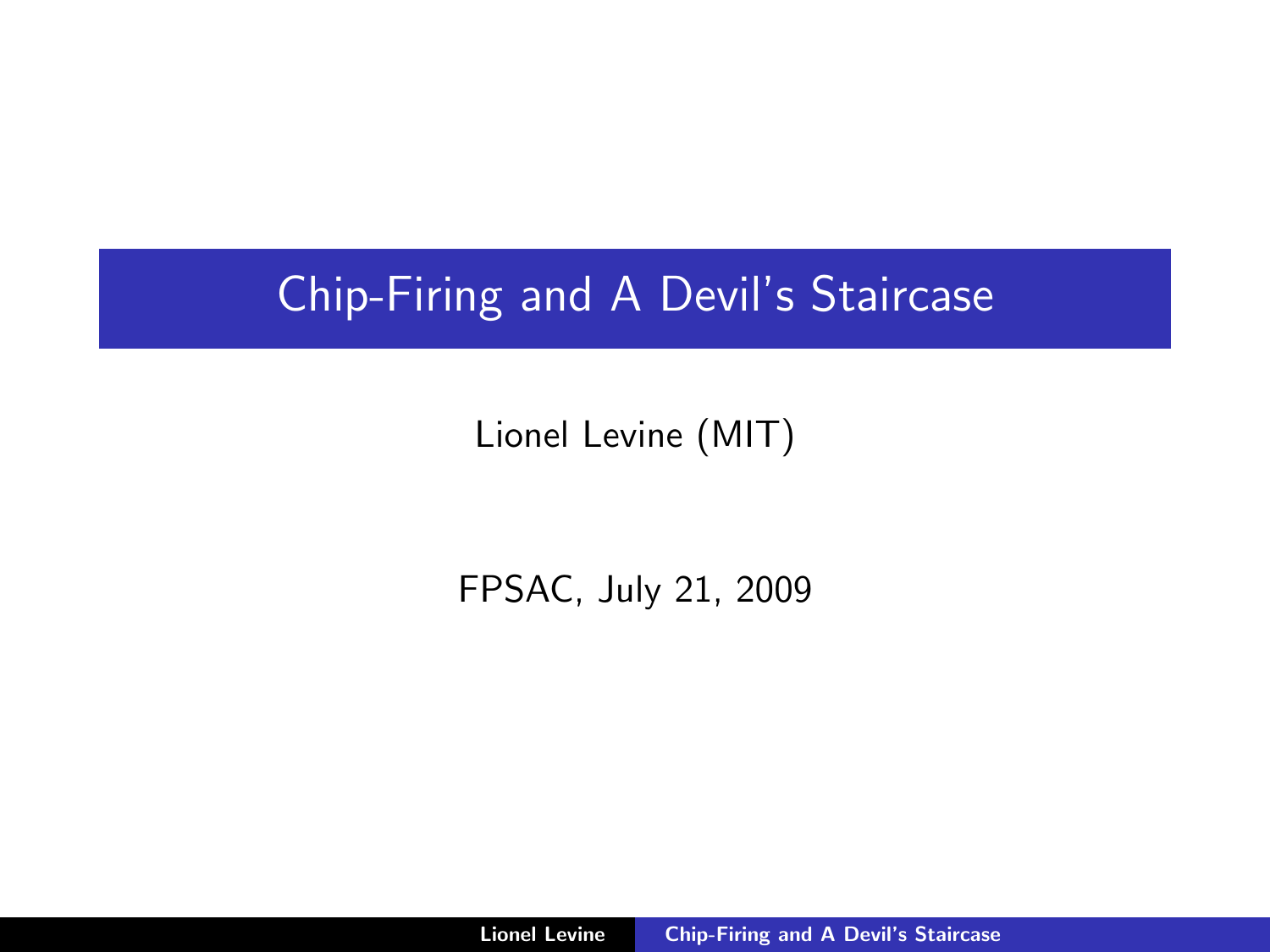## Talk Outline

- $\triangleright$  Mode locking in dynamical systems.
- $\triangleright$  Discrete: parallel chip-firing.
- $\blacktriangleright$  Continuous: iteration of a circle map  $S^1 \to S^1.$
- $\blacktriangleright$  How the devil's staircase arises.
- $\blacktriangleright$  Short period attractors.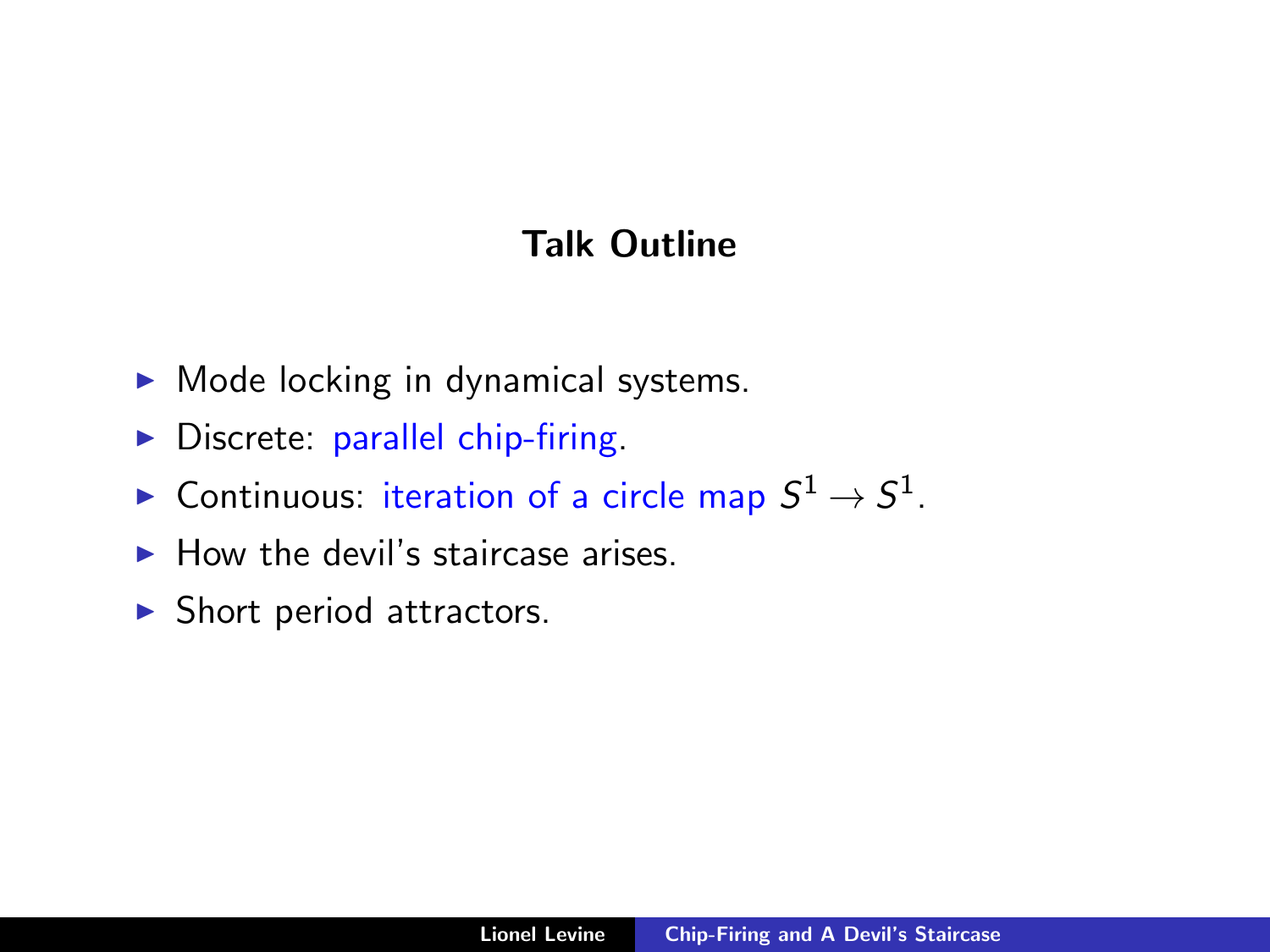## Mode Locking in Dynamical Systems

- $\triangleright$  "Weakly coupled oscillators tend to synchronize their motion, i.e. their modes of oscillation acquire Z-linear dependencies."
	- $\blacktriangleright$  J. C. Lagarias, 1991.
- $\blacktriangleright$  Examples:
	- $\blacktriangleright$  Huygens' clocks.
	- $\triangleright$  Solar system (rotational periods of moons and planets).
	- $\triangleright$  Biological oscillators: pacemaker cells, fireflies.
	- $\blacktriangleright$  ...
- $\triangleright$  Parallel chip-firing: A combinatorial model of mode locking.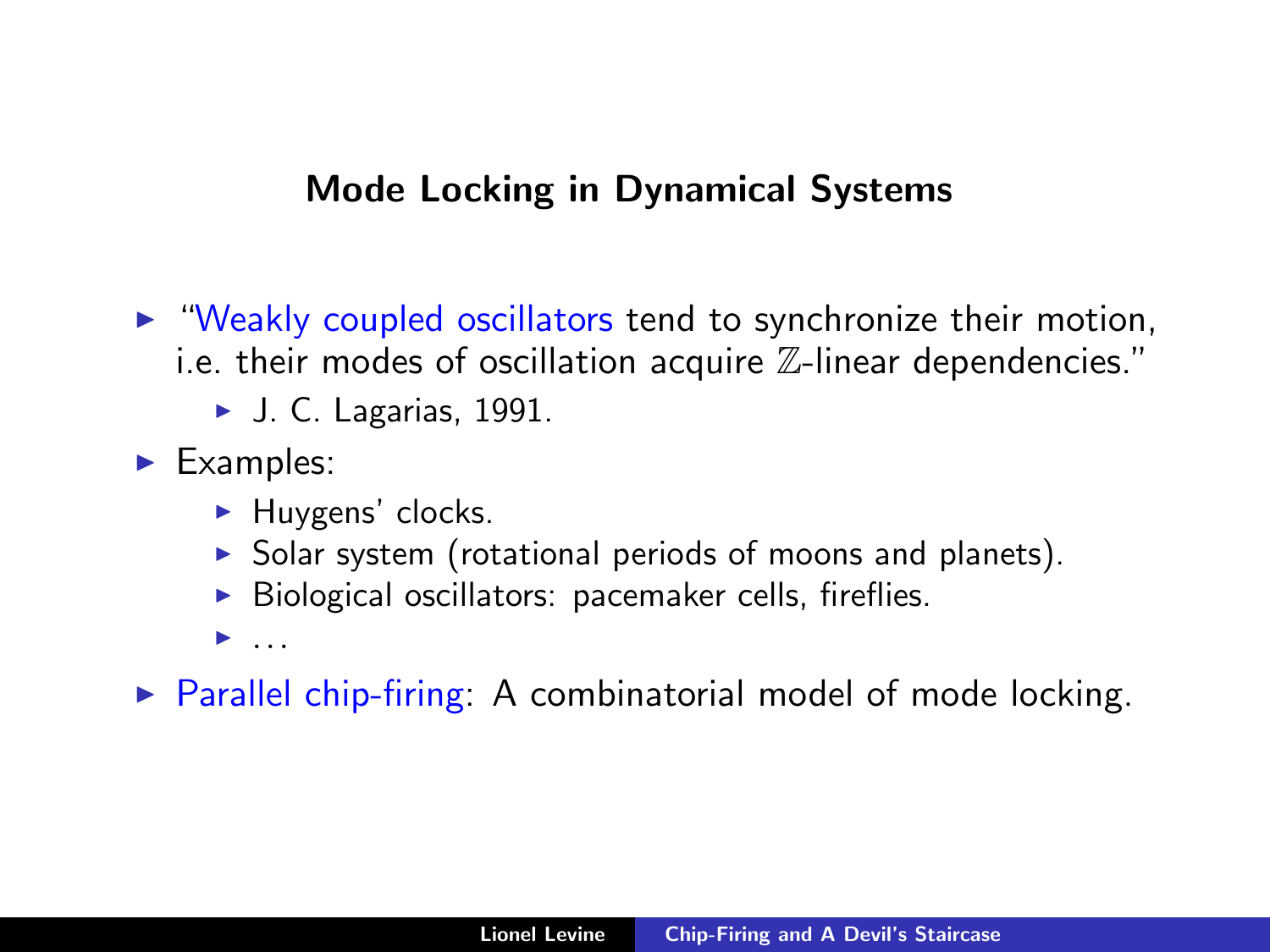## Parallel Chip-Firing on  $K_n$

- At time t, each vertex  $v \in [n]$  has  $\sigma_t(v)$  chips
- If  $\sigma_t(v) \geq n$ , the vertex v is unstable, and fires by sending one chip to every other vertex.
- $\triangleright$  Parallel update rule: At each time step, all unstable vertices fire simultaneously:

$$
\sigma_{t+1}(v) = \begin{cases} \sigma_t(v) + u_t, & \text{if } \sigma_t(v) \leq n-1 \\ \sigma_t(v) - n + u_t, & \text{if } \sigma_t(v) \geq n \end{cases}
$$

where

$$
u_t = \#\{v | \sigma_t(v) \geq n\}
$$

is the number of unstable vertices at time t.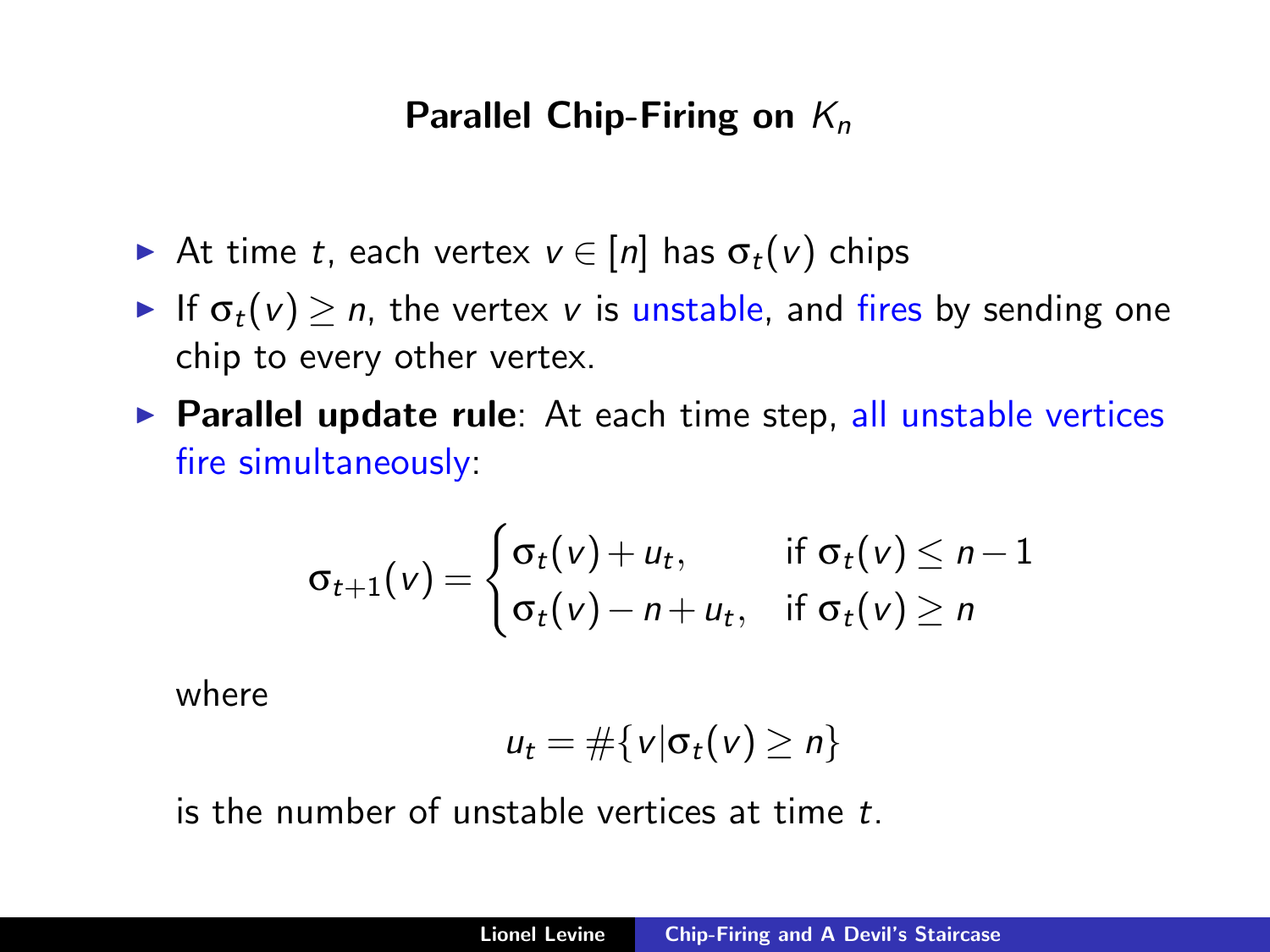## Parallel vs. Ordinary Chip-Firing

- In ordinary chip-firing (Björner-Lovász-Shor, Biggs, ...) one vertex is singled out as the sink. The sink is not allowed to fire.
- In parallel chip-firing, all vertices are allowed to fire.
	- $\Rightarrow$  The system may never reach a stable configuration.
- Instead of studying properties of the final configuration, we study properties of the dynamics.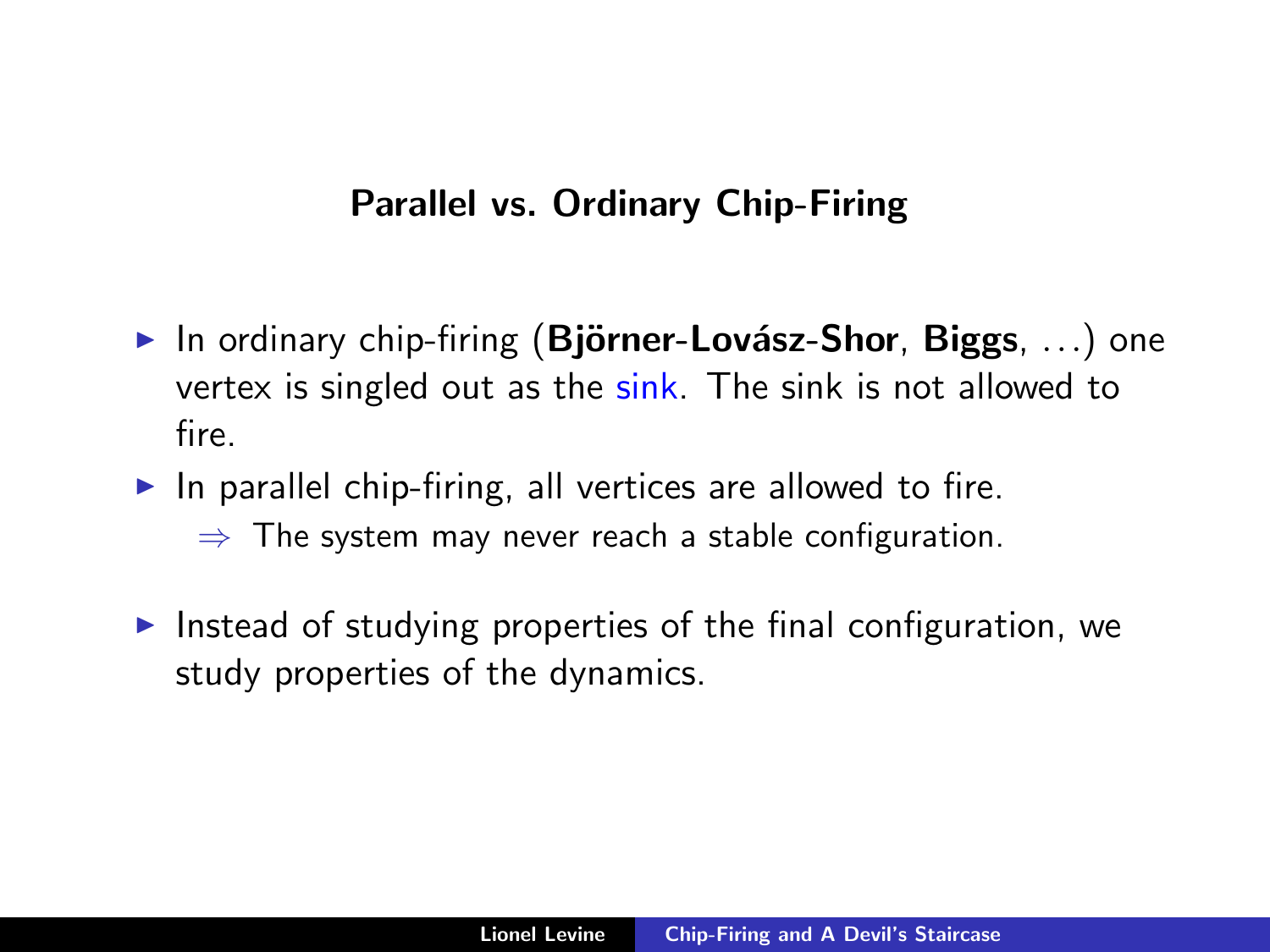#### The activity of a chip configuration

 $\triangleright$  Object of interest: The activity of σ is defined as

$$
a(\sigma)=\lim_{t\to\infty}\frac{\alpha_t}{nt}
$$

where

$$
\alpha_t = u_0 + \ldots + u_{t-1}
$$

is the total number of firings before time t.

Since  $0 \leq \alpha_t \leq nt$ , we have  $0 \leq a(\sigma) \leq 1$ .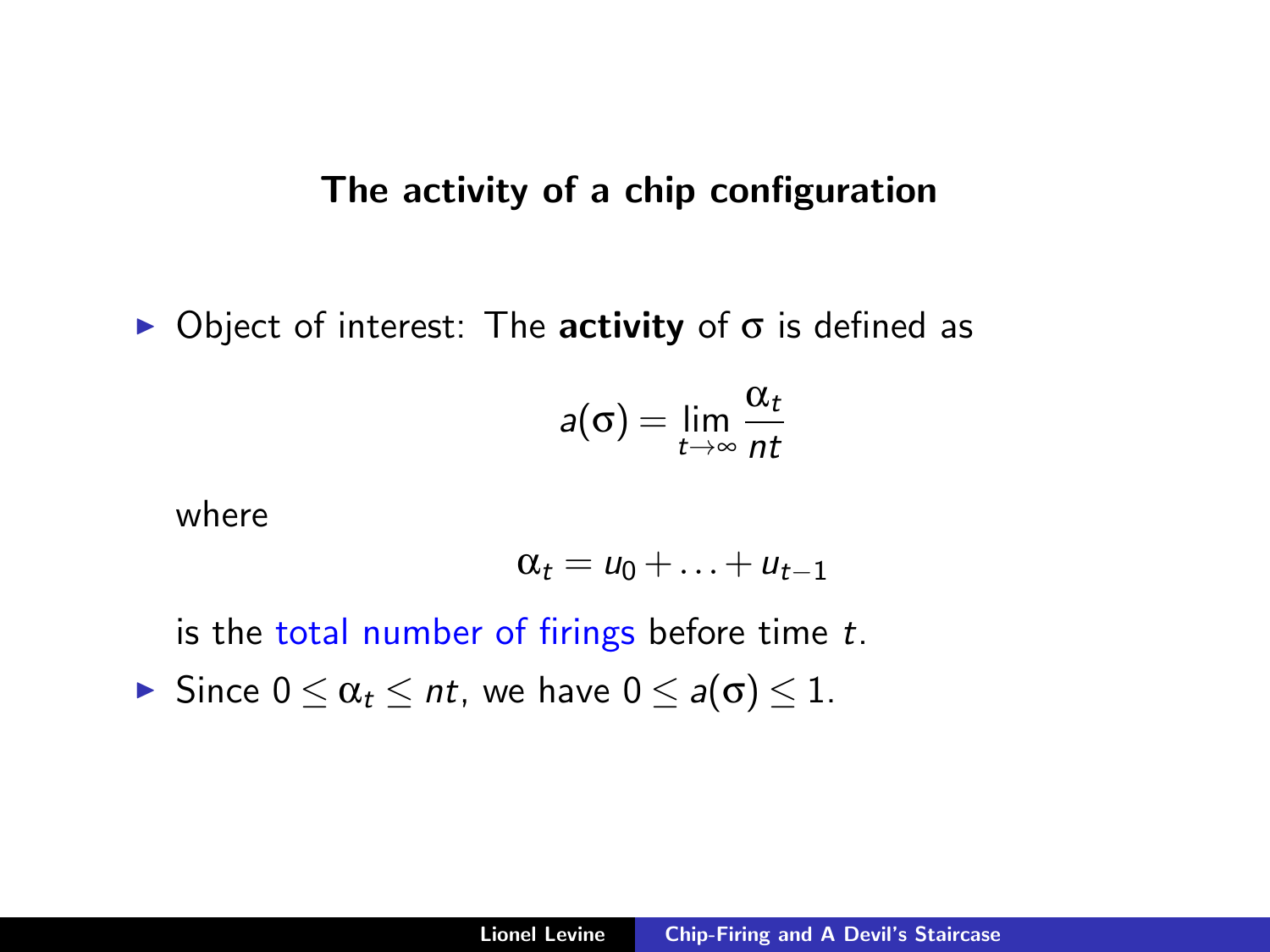## An Example on  $K_{10}$

#### I

 $\sigma_0 = ( \quad 6 \quad 6 \quad 7 \quad 7 \quad 8 \quad 8 \quad 9 \quad 9 \quad 10 \quad 10)$  $\sigma_1 = ( \quad \ \, 8 \quad \ \, 8 \quad \ \, 9 \quad \ \, 9 \quad \, 10 \quad 10 \quad 11 \quad 11 \quad \ \, 2 \quad \, 2)$  $\sigma_2 = ($  12 12 13 13 4 4 5 5 6 6) σ<sup>3</sup> = ( 6 6 7 7 8 8 9 9 10 10) = σ<sup>0</sup>

Period 3, activity  $1/3$ .

## I  $\sigma_0 = ($  7 7 8 8 9 9 10 10 11 11)  $\sigma_1 = ($  11 11 12 12 13 13 4 4 5 5)  $\sigma_2 = (7 \quad 7 \quad 8 \quad 8 \quad 9 \quad 9 \quad 10 \quad 10 \quad 11 \quad 11) = \sigma_0$

Period 2, activity  $1/2$ .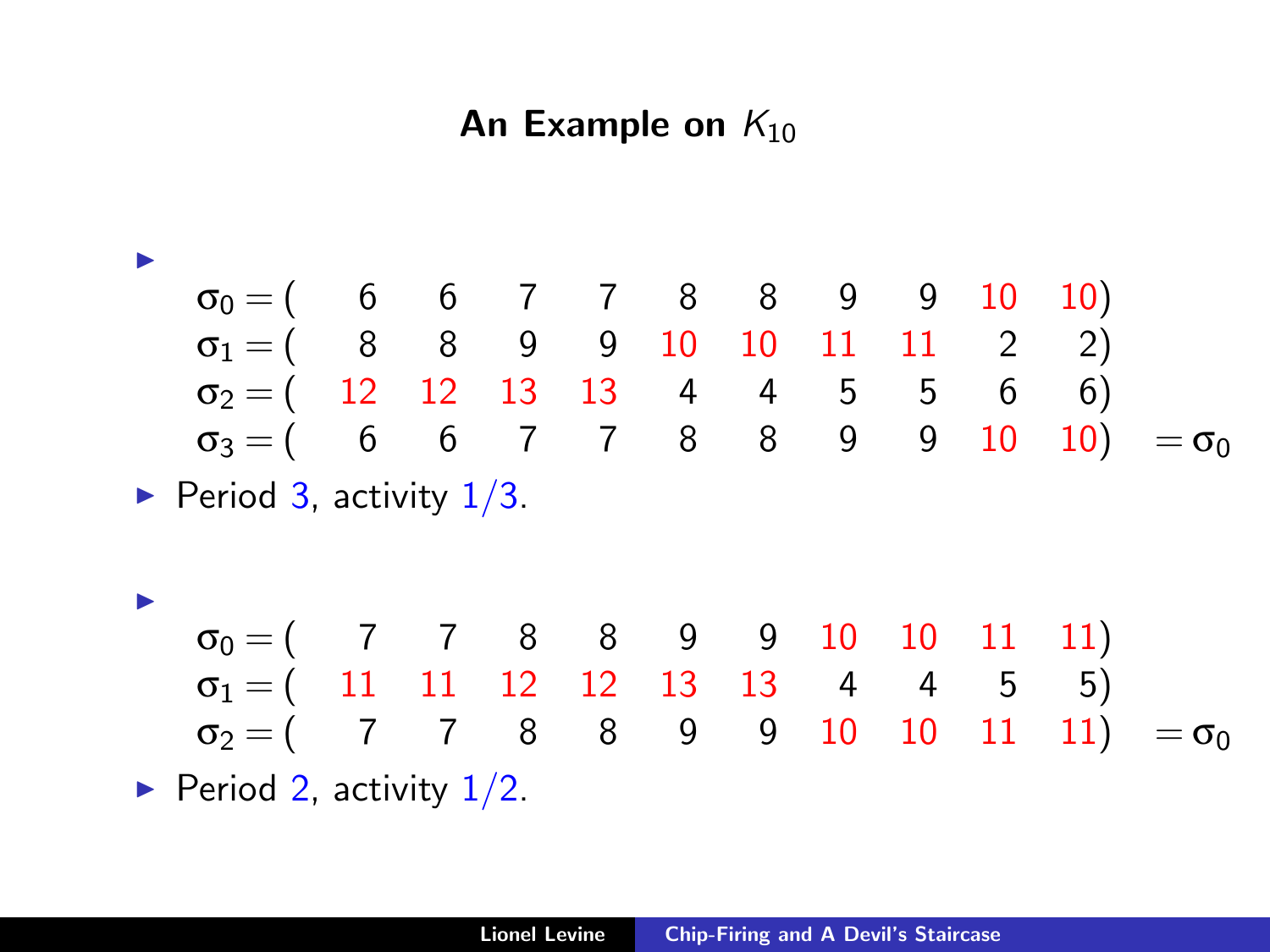## How Does Adding More Chips Affect the Activity?

| activity 0     |    |    | 6  | 6  | 5  | 5  | 4  | 4  | 3  | 3  |
|----------------|----|----|----|----|----|----|----|----|----|----|
| activity 0     | 8  | 8  |    |    | 6  | 6  | 5  | 5  | 4  | 4  |
| activity 0     | 9  | 9  | 8  | 8  |    |    | 6  | 6  | 5  | 5  |
| activity $1/3$ | 10 | 10 | 9  | 9  | 8  | 8  |    |    | 6  | 6  |
| activity $1/2$ | 11 | 11 | 10 | 10 | g  | 9  | 8  | 8  |    |    |
| activity $1/2$ | 12 | 12 | 11 | 11 | 10 | 10 | g  | q  | 8  | 8  |
| activity $2/3$ | 13 | 13 | 12 | 12 | 11 | 11 | 10 | 10 | q  | q  |
| activity 1     | 14 | 14 | 13 | 13 | 12 | 12 | 11 | 11 | 10 | 10 |
| activity 1     | 15 | 15 | 14 | 14 | 13 | 13 | 12 | 12 |    | 11 |
| activity 1     | 16 | 16 | 15 | 15 | 14 | 14 | 13 | 13 |    | 12 |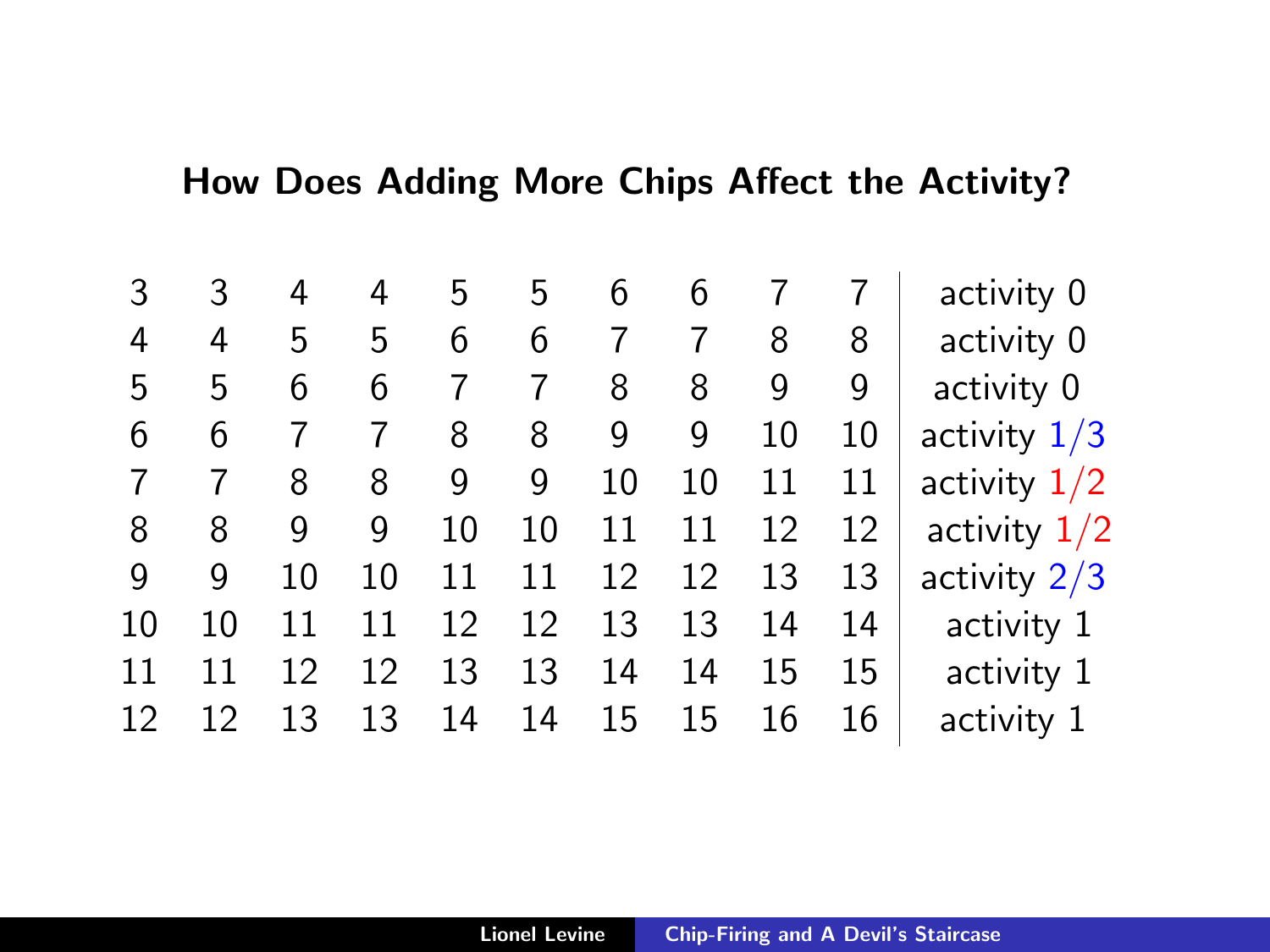#### An Example on  $K_{100}$

- Exercise Let  $\sigma = (25\,25\,26\,26\,...\,74\,74)$  on  $K_{100}$ .
- <sup>I</sup> (a(σ+k))<sup>100</sup> <sup>k</sup>=0 =(0, 0, 0, 0, 0, 0, 0, 0, 0, 0, 0, 0, 0, 0, 0, 0, 0, 0, 0, 0, 0, 0, 0, 0, 0, 0,  $1/6$ ,  $1/5$ ,  $1/5$ ,  $1/4$ ,  $1/4$ ,  $1/4$ ,  $2/7$ , 1/3, 1/3, 1/3, 1/3, 1/3, 1/3, 1/3, 2/5, 2/5, 1/2, 1/2, 1/2, 1/2, 1/2, 1/2, 1/2, 1/2, 1/2, 1/2, 1/2, 1/2, 1/2, 1/2, 1/2, 1/2, 1/2, 3/5, 3/5, 2/3, 2/3, 2/3, 2/3, 2/3, 2/3, 2/3, 5/7, 3/4, 3/4, 3/4, 4/5, 4/5, 5/6, 1, 1, 1, 1, 1, 1, 1, 1, 1, 1, 1, 1, 1, 1, 1, 1, 1, 1, 1, 1, 1, 1, 1, 1, 1, 1).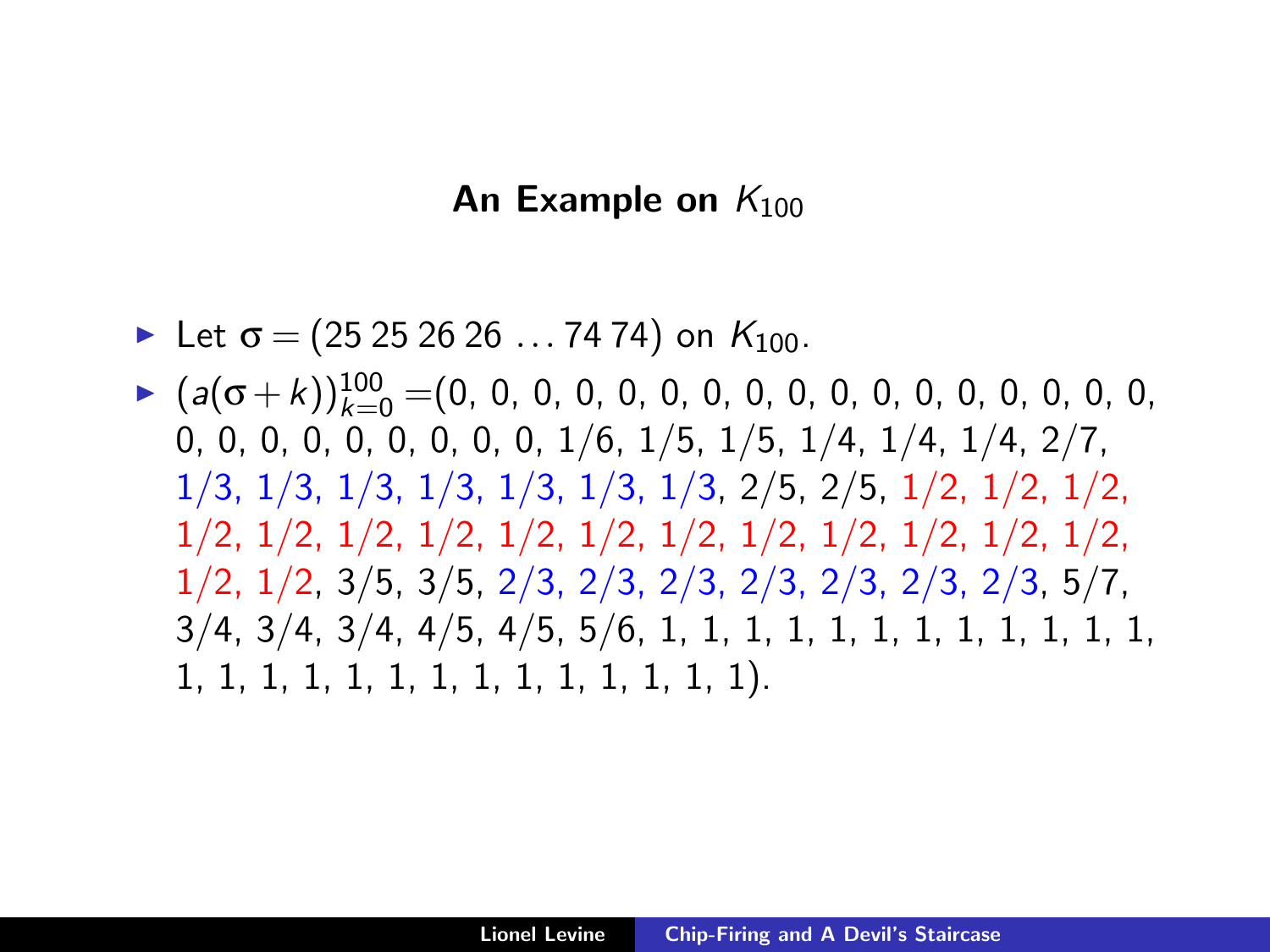#### An Example on  $K_{1000}$

Elet  $\sigma = (250\,250\,251\,251\,\ldots\,749\,749)$  on  $K_{1000}$ .

 $\blacktriangleright$   $(a(\sigma+k))_{k=0}^{1000}$  =

 $\Omega$  $0.0.0.0.$  $0, 0, 0, 0, 0, 0, 0, 0, 0, 0, 0,$  $0, 0, 0, 0, 0, 0, 0.$  $0.0.0.$  $1/2$ ,  $1/2$ ,  $1/2$ ,  $1/2$ ,  $1/2$ ,  $1/2$ ,  $1/2$ ,  $1/2$ ,  $1/2$ ,  $1/2$ ,  $1/2$ ,  $1/2$ ,  $1/2$ ,  $1/2$ ,  $1/2$ ,  $1/2$ ,  $1/2$ ,  $1/2$ ,  $1/2$ ,  $1/2$ ,  $1/2$ ,  $1/2$ ,  $1/2$ ,  $1/2$ ,  $1/2$ ,  $1/2$ ,  $1/2$ ,  $1/2$ ,  $1/2$ ,  $1/2$ ,  $1/2$ ,  $1/2$  $1/2$ ,  $1/2$ ,  $1/2$ ,  $1/2$ ,  $1/2$ ,  $1/2$ ,  $1/2$ ,  $1/2$ ,  $1/2$ ,  $1/2$ ,  $1/2$ ,  $1/2$ ,  $1/2$ ,  $1/2$ ,  $1/2$ ,  $1/2$ ,  $1/2$ ,  $1/2$ ,  $1/2$ ,  $1/2$ ,  $1/2$ ,  $1/2$ ,  $1/2$ ,  $1/2$ ,  $1/2$ ,  $1/2$ ,  $1/2$ ,  $1/2$ ,  $1/2$ ,  $1/2$ ,  $1/2$ ,  $1/2$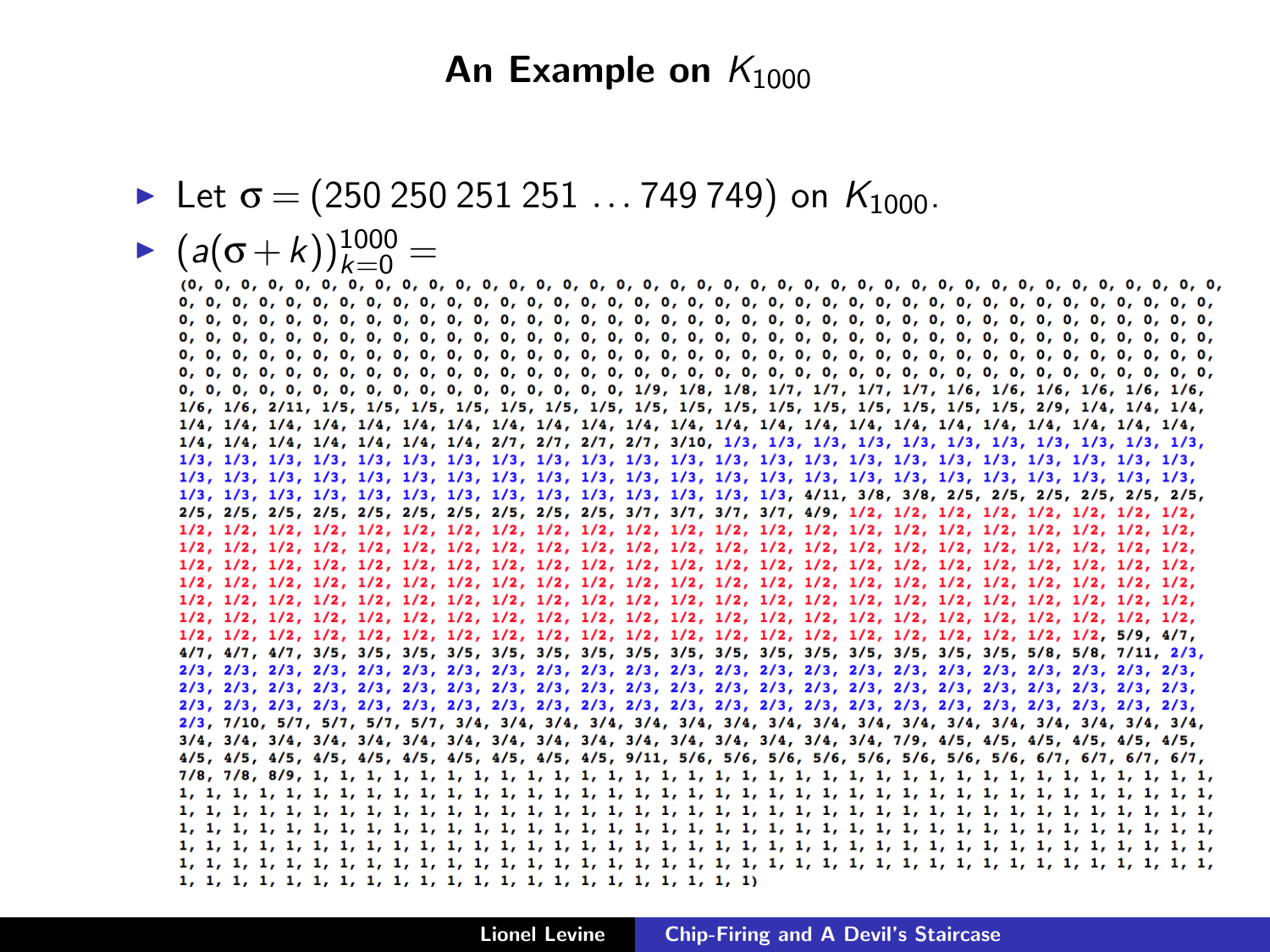





















**Contract Contract**  $\blacksquare$ 



 $\blacksquare$  $\blacksquare$ 

 $\blacksquare$ 

 $\blacksquare$  $\bullet$  $\sim$   $\bullet$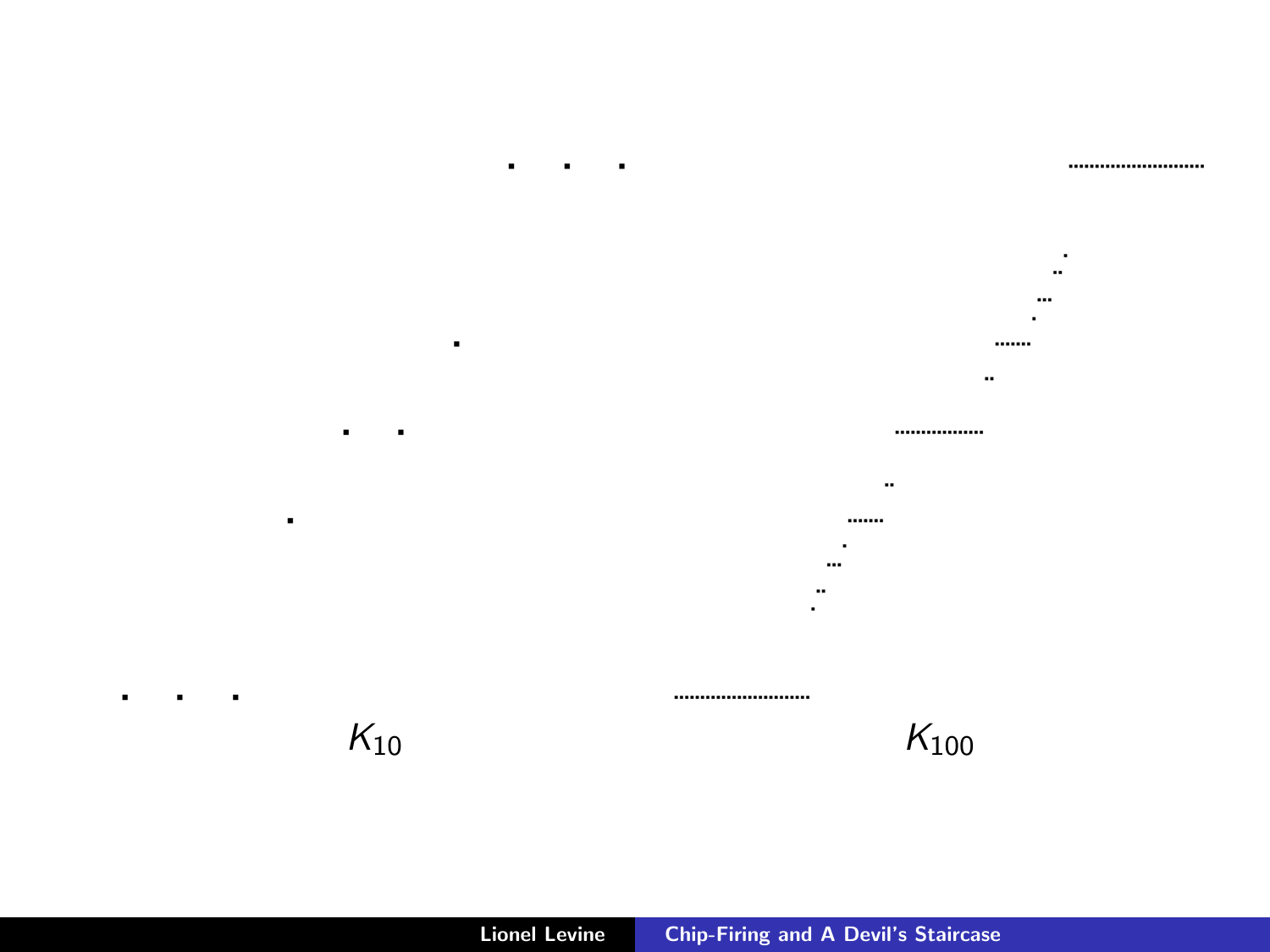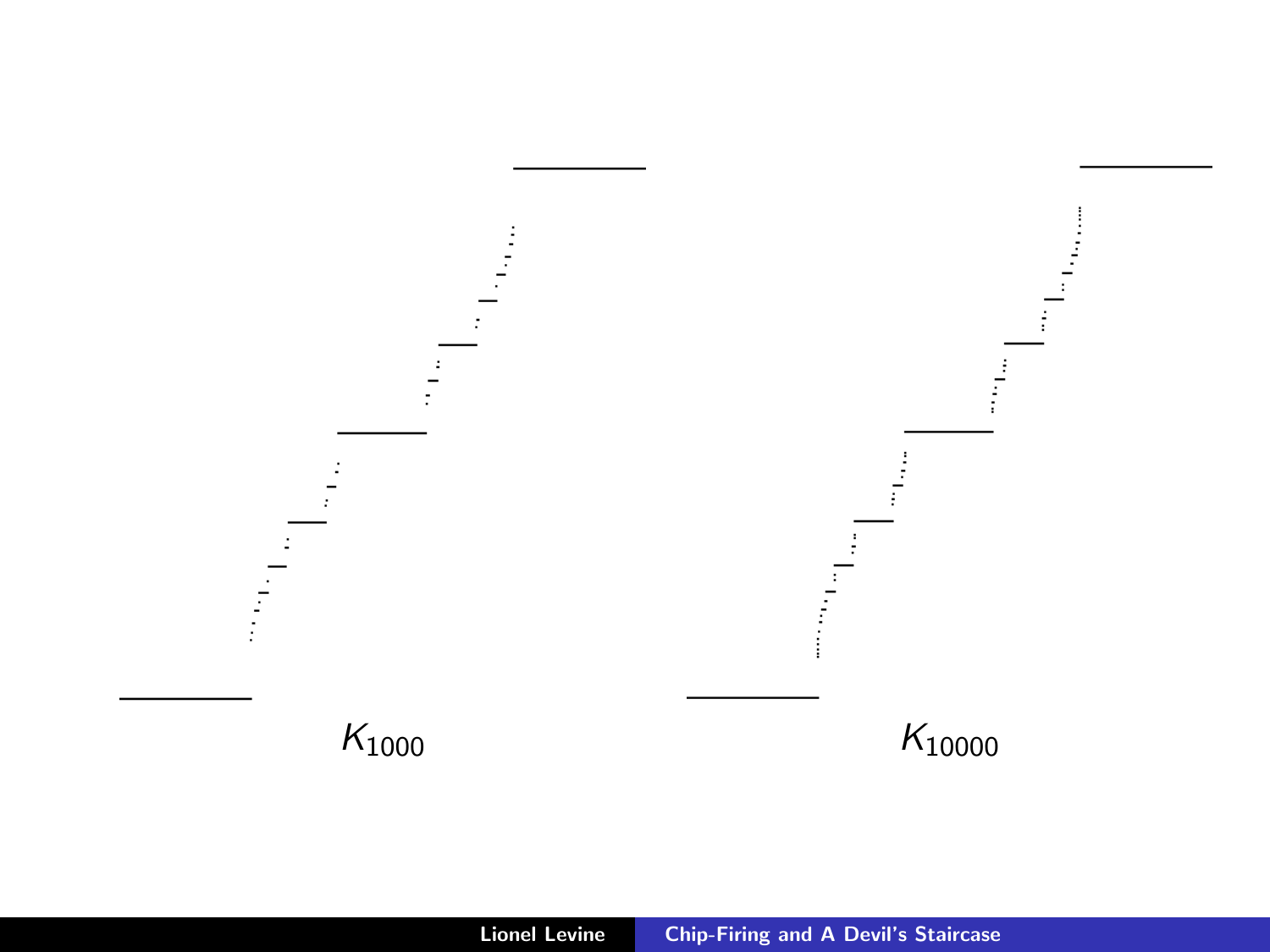## **Questions**

- $\triangleright$  Why such small denominators?
- In Its there a limiting behavior as  $n \to \infty$ ?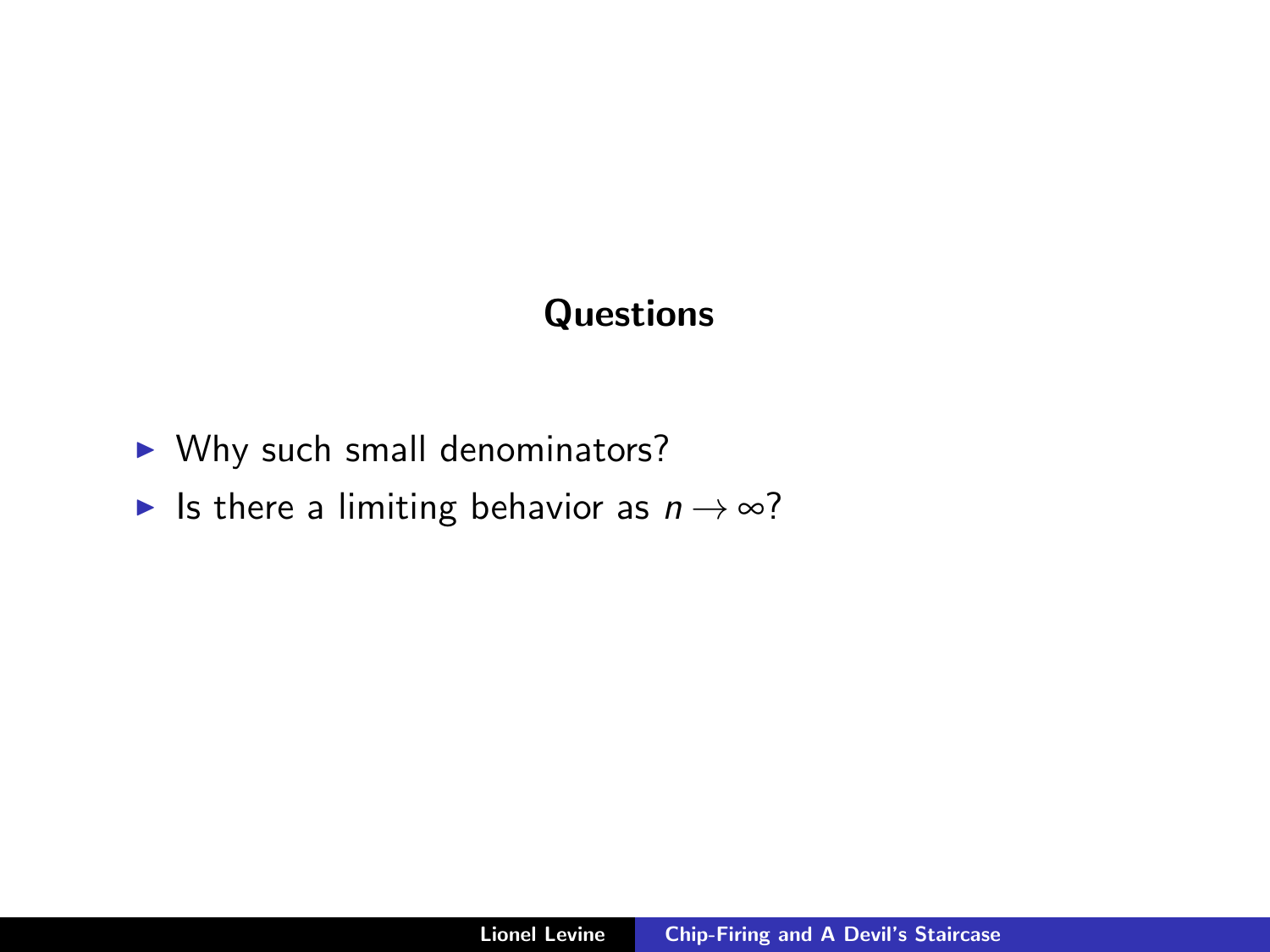### The Large  $n$  Limit

- ► Sequence of stable chip configurations  $(σ<sub>n</sub>)<sub>n>2</sub>$  with  $σ<sub>n</sub>$ defined on  $K_n$ .
- Activity phase diagram  $s_n : [0,1] \rightarrow [0,1]$

$$
s_n(y)=a(\sigma_n+\lfloor ny\rfloor).
$$

► Main hypothesis:  $\exists$  continuous  $F : [0,1] \rightarrow [0,1]$ , such that for all  $0 < x < 1$ 

$$
\frac{1}{n}\#\{v\in[n] \,|\, \sigma_n(v)< nx\}\to F(x)
$$

as  $n \to \infty$ .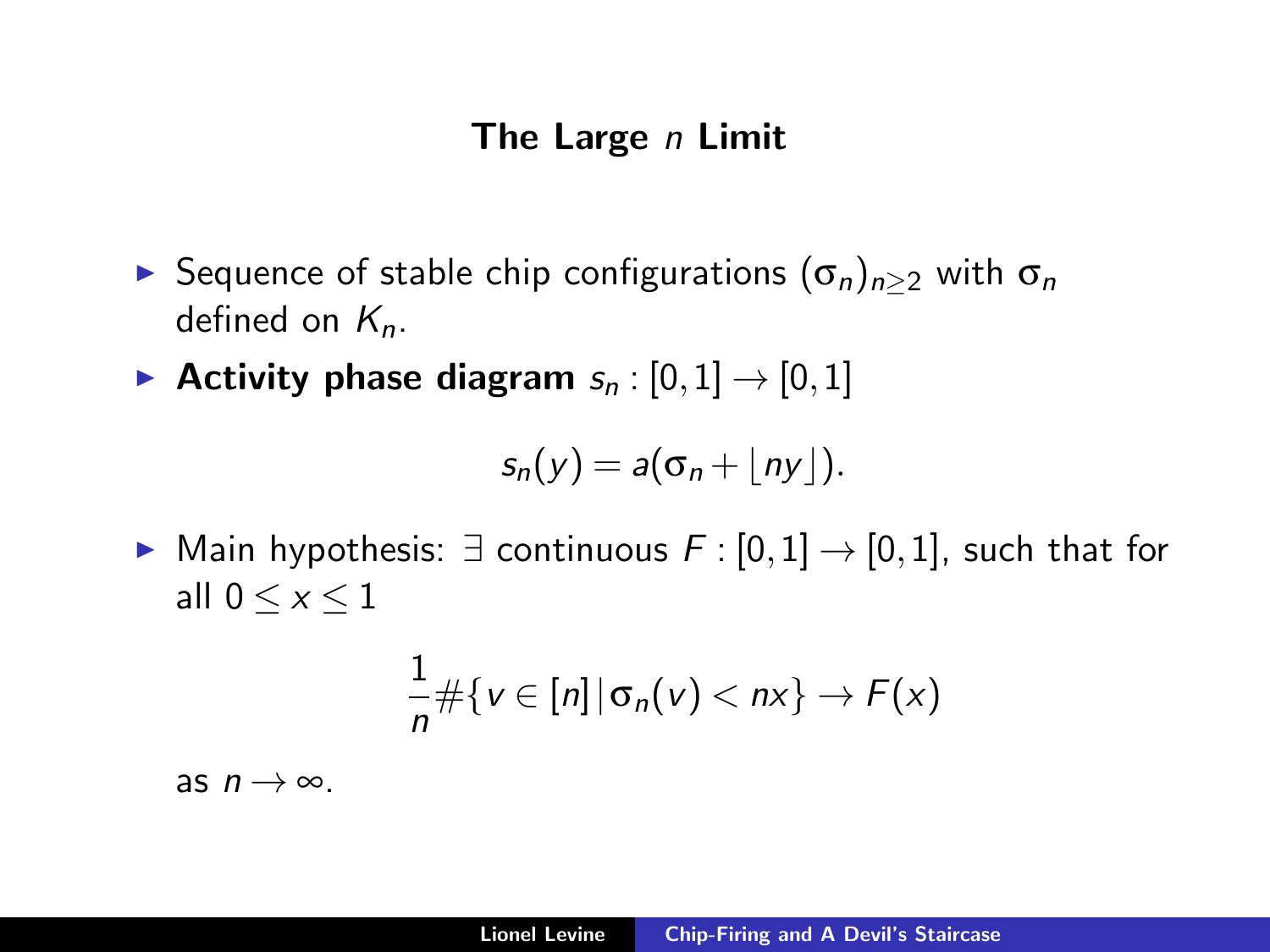#### Main Result: The Devil's Staircase

 $\triangleright$  Theorem (LL, 2008): There is a continuous, nondecreasing function  $s : [0,1] \rightarrow [0,1]$ , depending on F, such that for each  $y \in [0,1]$ 

$$
s_n(y) \to s(y) \quad \text{as } n \to \infty.
$$

Moreover

- ► If  $y \in [0,1]$  is irrational, then  $s^{-1}(y)$  is a point.
- ► For "most" choices of F, the fiber  $s^{-1}(p/q)$  is an interval of positive length for each rational number  $p/q \in [0,1]$ .
- $\triangleright$  So for most F, the limiting function s is a *devil's staircase*: it is locally constant on an open dense subset of  $[0,1]$ .
- $\blacktriangleright$  Stay tuned for:
	- $\blacktriangleright$  The construction of s.
	- $\blacktriangleright$  What "most" means.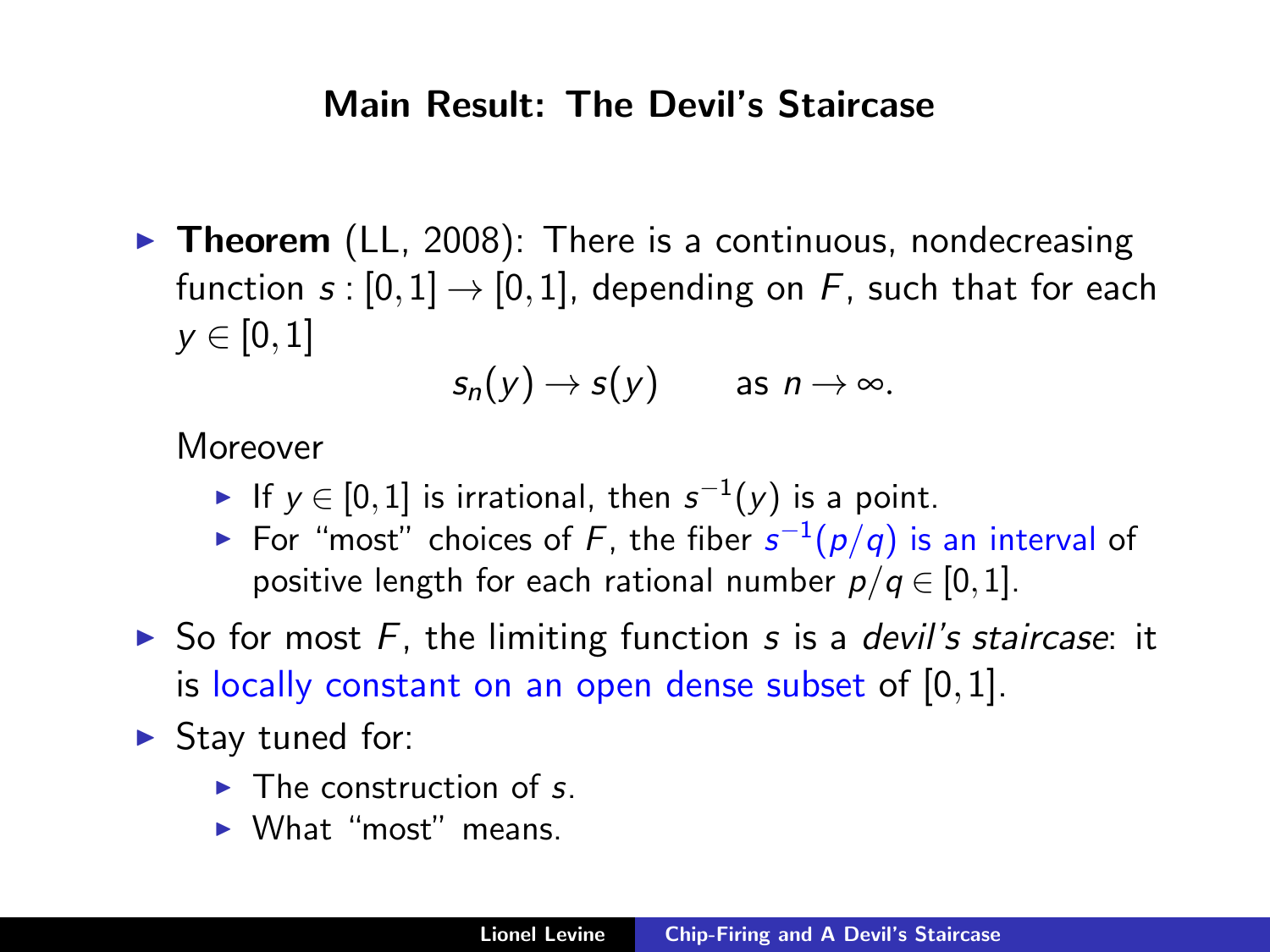### From Chip-Firing to Circle Map

## $\triangleright$  Call  $\sigma$  confined if

- $\triangleright$   $\sigma(v)$  ≤ 2*n* − 1 for all vertices v of  $K_n$ ;
- $\blacksquare$  max<sub>v</sub> σ(*v*) min<sub>v</sub> σ(*v*) ≤ *n* 1.
- $\blacktriangleright$  Lemma: If  $a(\sigma_0) < 1$ , then there is a time  $\tau$  such that  $\sigma_t$  is confined for all  $t \geq T$ .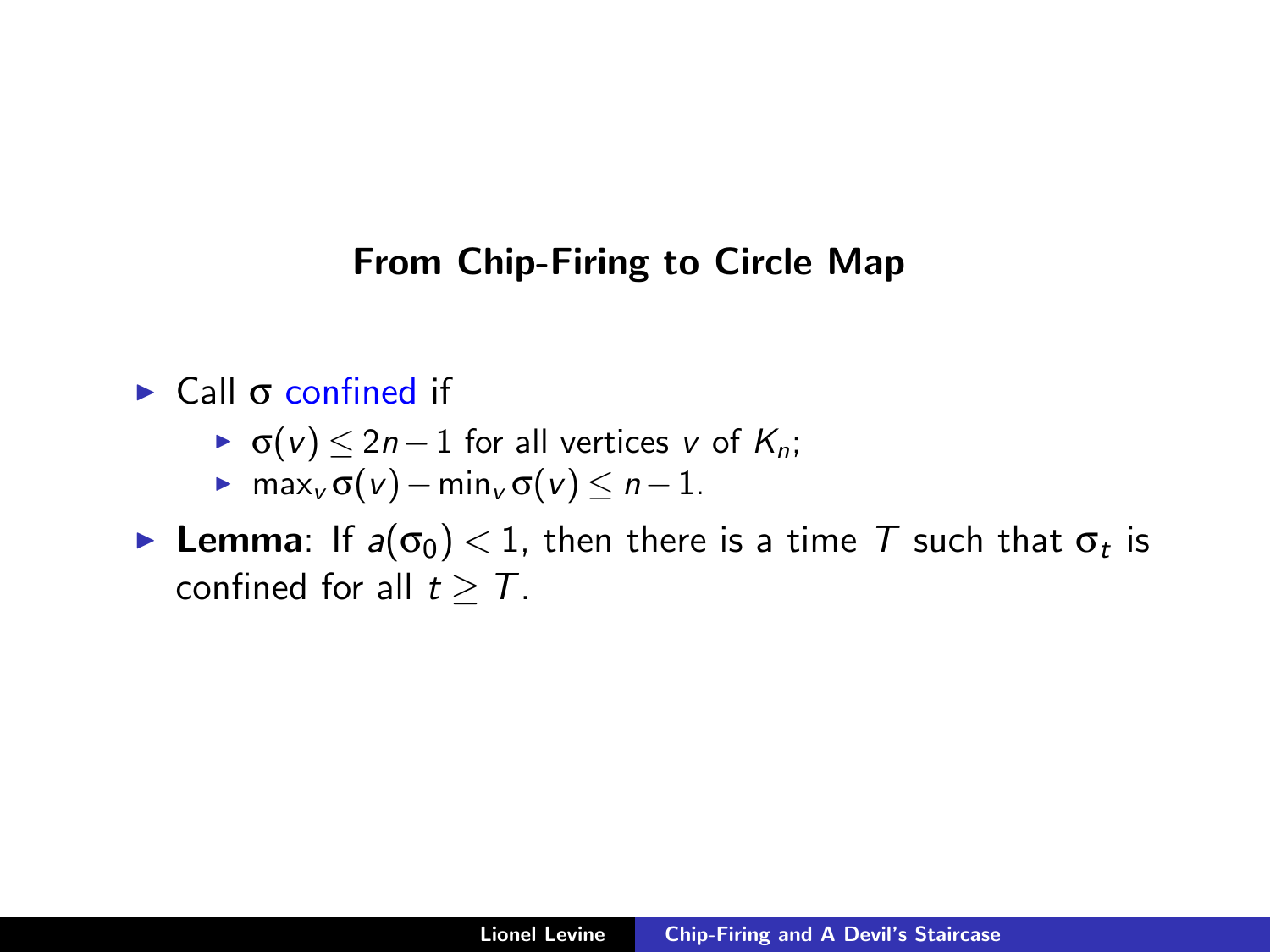#### Which Vertices Are Unstable At Time t?

 $\blacktriangleright$  Let

$$
\alpha_t = u_0 + \ldots + u_{t-1}
$$

be the total number of firings before time t.

**Lemma**: If  $\sigma$  is confined, then v is unstable at time t if and only if

$$
\sigma(v) \equiv -j \pmod{n} \qquad \text{for some } \alpha_{t-1} < j \leq \alpha_t.
$$

Proof uses the fact that for any two vertices  $v, w$ , the difference

$$
\sigma_t(v)-\sigma_t(w) \mod n
$$

doesn't depend on t.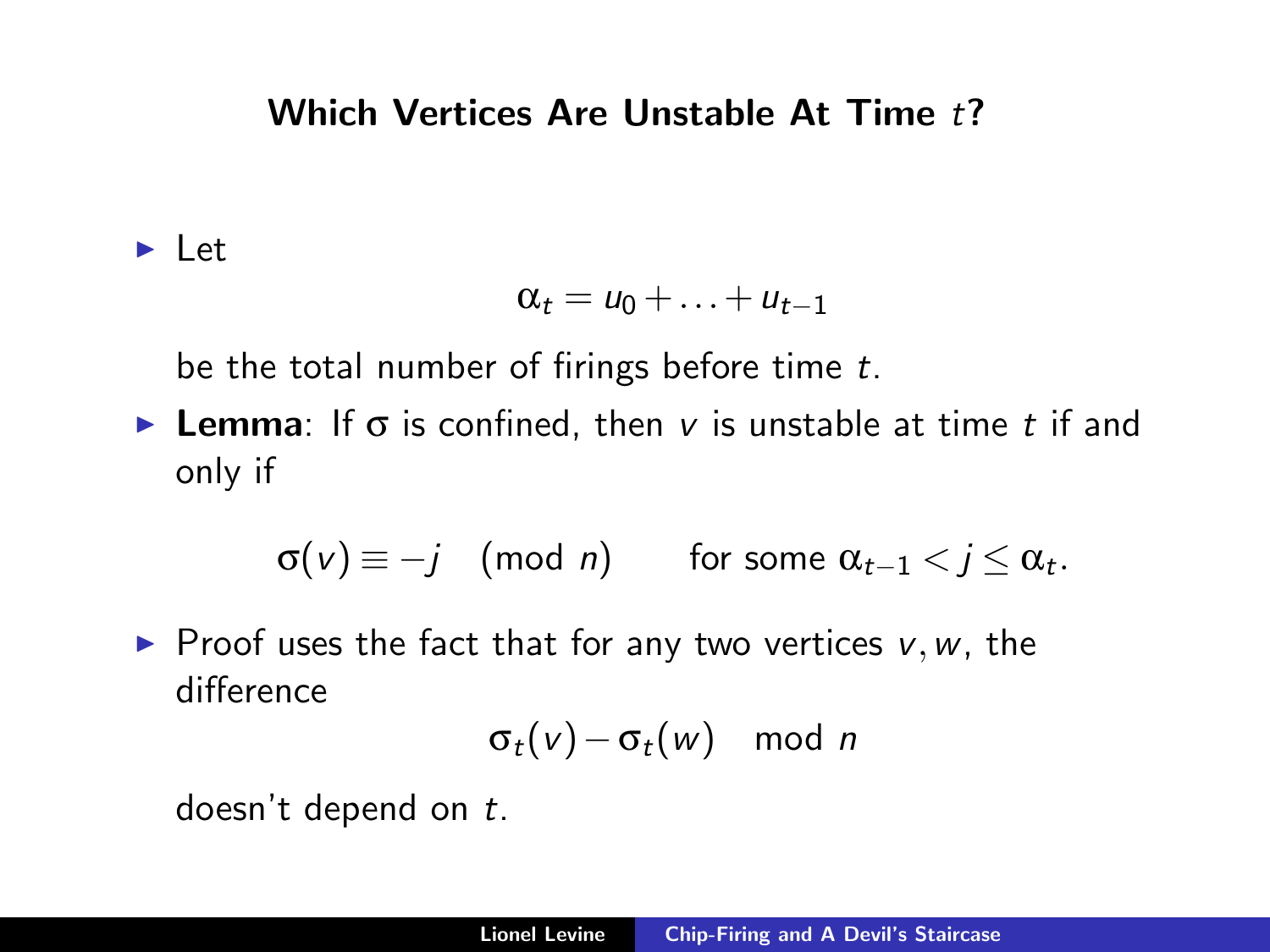## A Recurrence For The Total Activity

 $\blacktriangleright$  Get a three-term recurrence

$$
\alpha_{t+1} = \alpha_t + \sum_{j=\alpha_{t-1}+1}^{\alpha_t} \phi(j)
$$

where

$$
\phi(j) = \#\{v \,|\, \sigma(v) \equiv -j \,(\text{mod } n)\}.
$$

 $\blacktriangleright$  ... which telescopes to a two-term recurrence:

$$
\begin{aligned} \alpha_{t+1}-\alpha_1 &= \sum_{s=1}^t (\alpha_{s+1}-\alpha_s) \\ &= \sum_{s=1}^t \sum_{j=\alpha_{t-1}+1}^{\alpha_t} \phi(j) = \sum_{j=1}^{\alpha_t} \phi(j). \end{aligned}
$$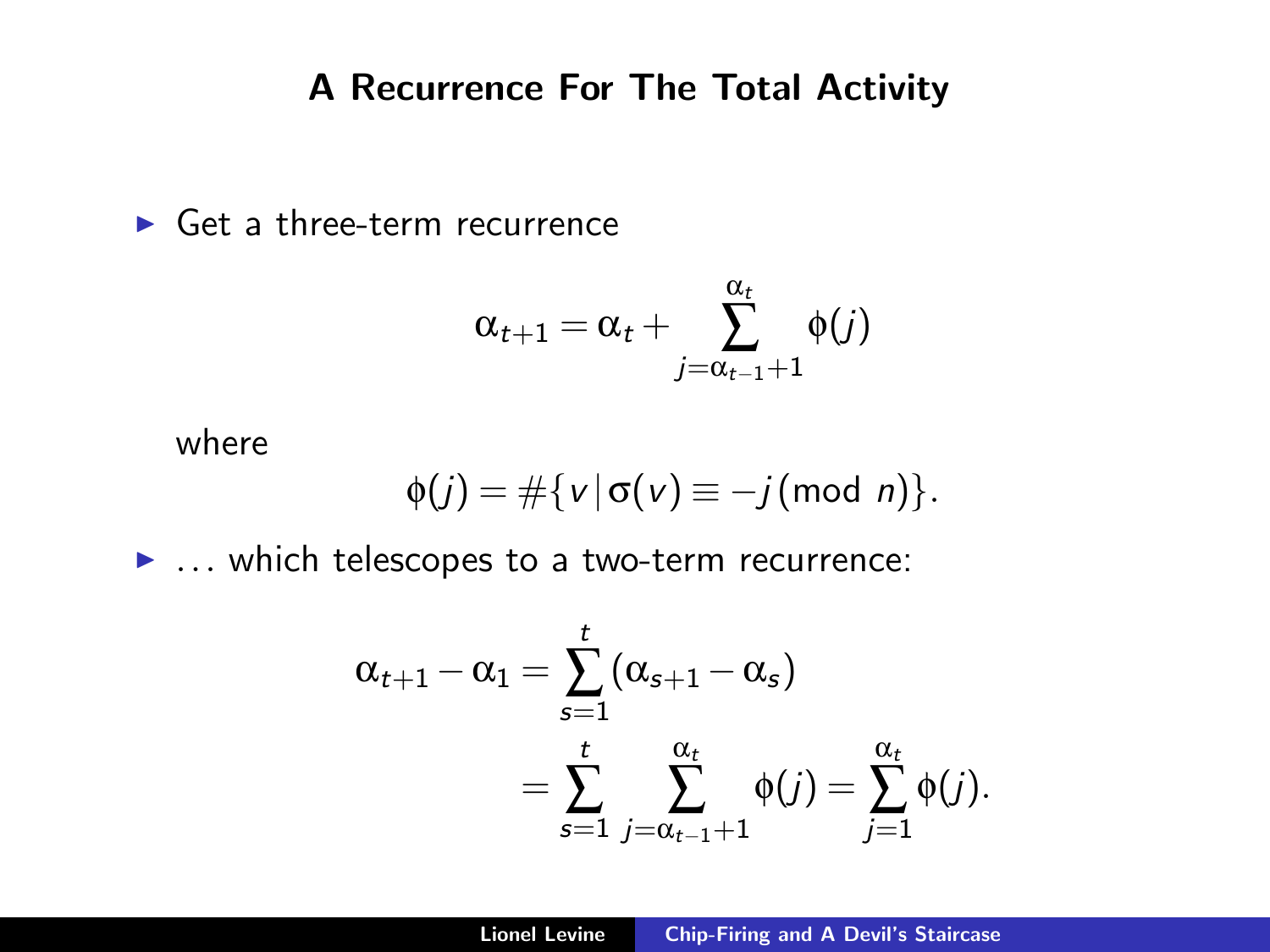## Iterating A Function  $\mathbb{N} \to \mathbb{N}$

$$
\triangleright \alpha_{t+1} = f(\alpha_t), \text{ where}
$$
\n
$$
f(k) = \alpha_1 + \sum_{j=1}^k \phi(j).
$$

 $\blacktriangleright$  Note that

$$
f(k+n) = f(k) + \sum_{j=k+1}^{k+n} \phi(j)
$$
  
=  $f(k) + \sum_{j=k+1}^{k+n} \# \{v | \sigma(v) \equiv -j \pmod{n} \}$   
=  $f(k) + n$ .

► So  $f - Id$  is periodic.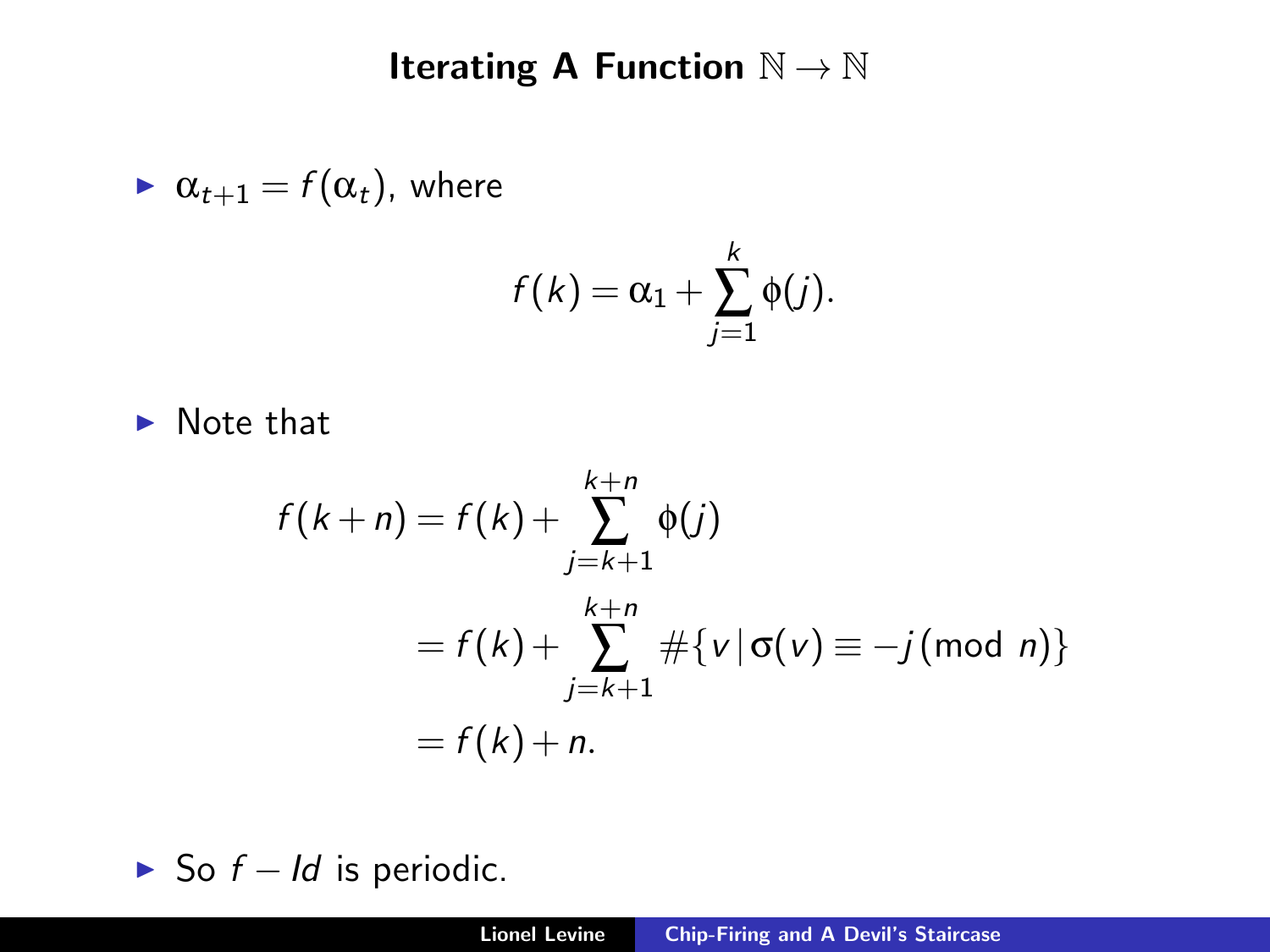### Circle Map

 $\blacktriangleright$  Renormalizing and interpolating

$$
g(x) = \frac{(1 - \{nx\})f(\lfloor nx \rfloor) + \{nx\}f(\lceil nx \rceil)}{n}
$$

yields a continuous function  $g : \mathbb{R} \to \mathbb{R}$  satisfying

$$
g(x+1)=g(x)+1.
$$

 $\blacktriangleright$  So  $g$  descends to a circle map  $S^1 \to S^1$  of degree 1.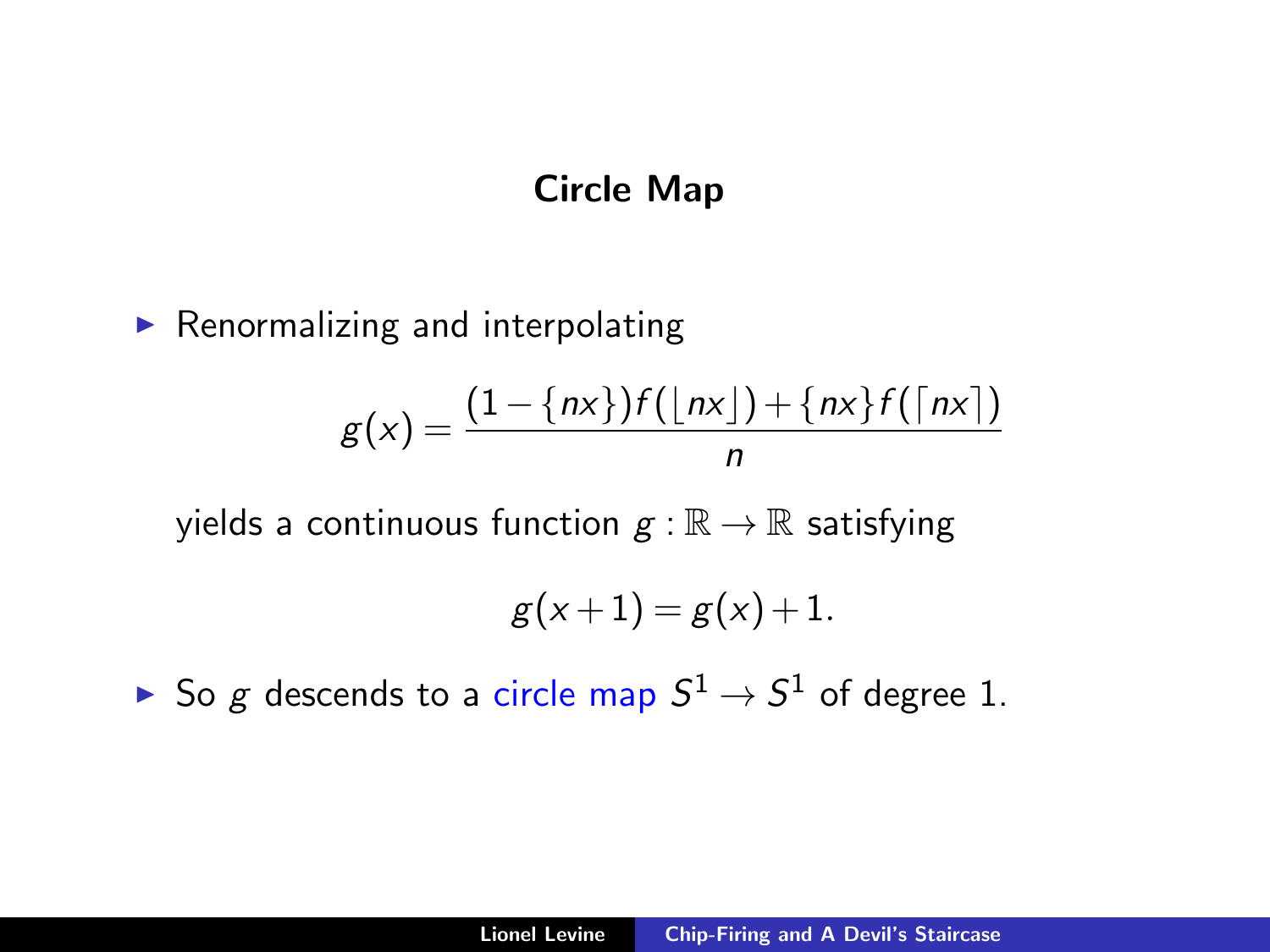#### The Poincaré Rotation Number of a Circle Map

- ► Suppose  $g : \mathbb{R} \to \mathbb{R}$  satisfies  $g(x+1) = g(x)+1$ .
- $\blacktriangleright$  The rotation number of g is defined as the limit

$$
\rho(g) = \lim_{t \to \infty} \frac{g^t(x)}{t}.
$$

- If  $g$  is continuous and nondecreasing, then this limit exists and is independent of  $x$ .
- If g has a fixed point, then  $p(g) = ?0$ . What about the converse?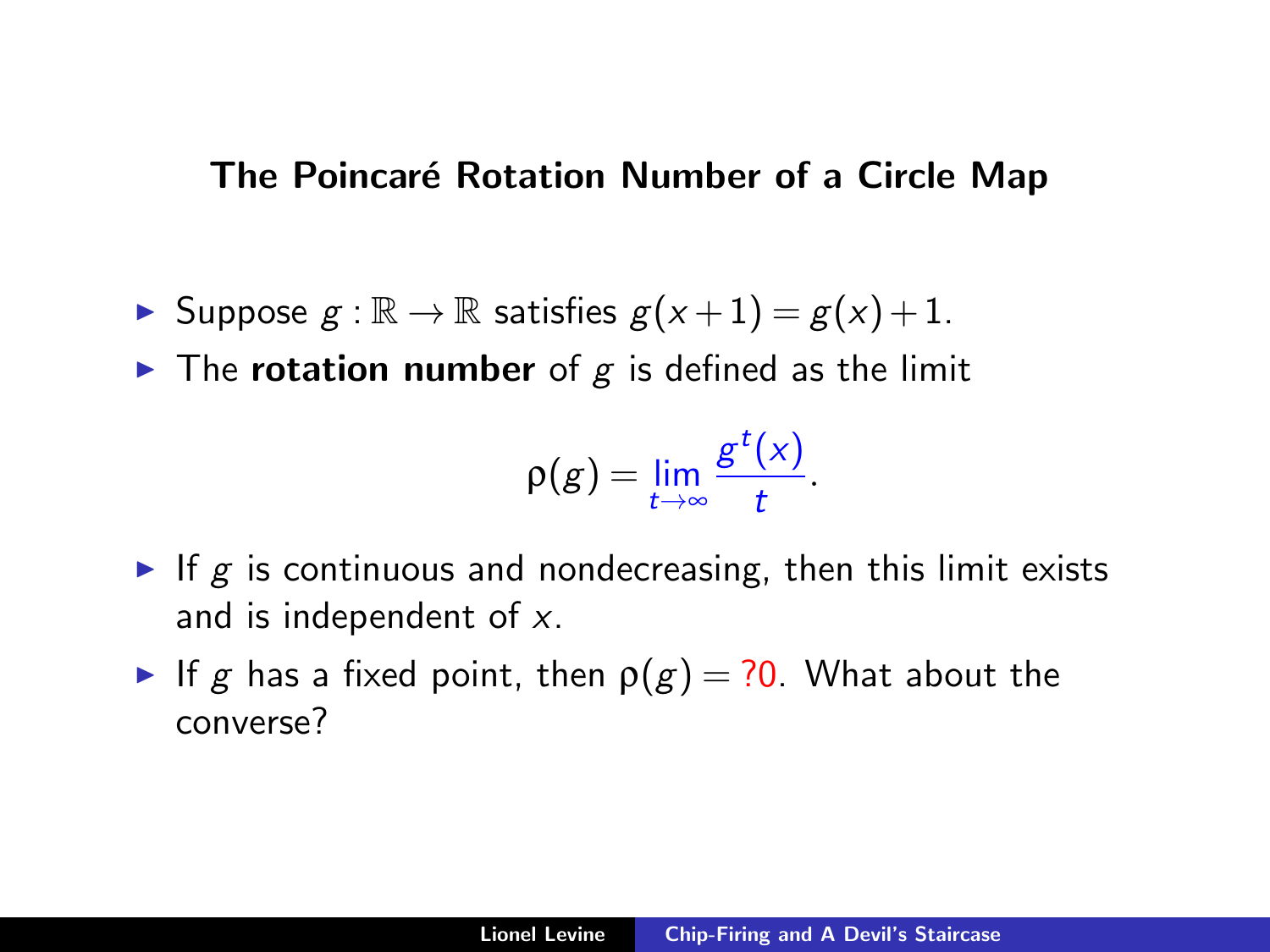#### Periodic Points and Rotation Number

 $\blacktriangleright$  More generally, for any rational number  $p/q$ 

$$
\rho(g) = \frac{p}{q}
$$
 if and only if  $g^q - p$  has a fixed point.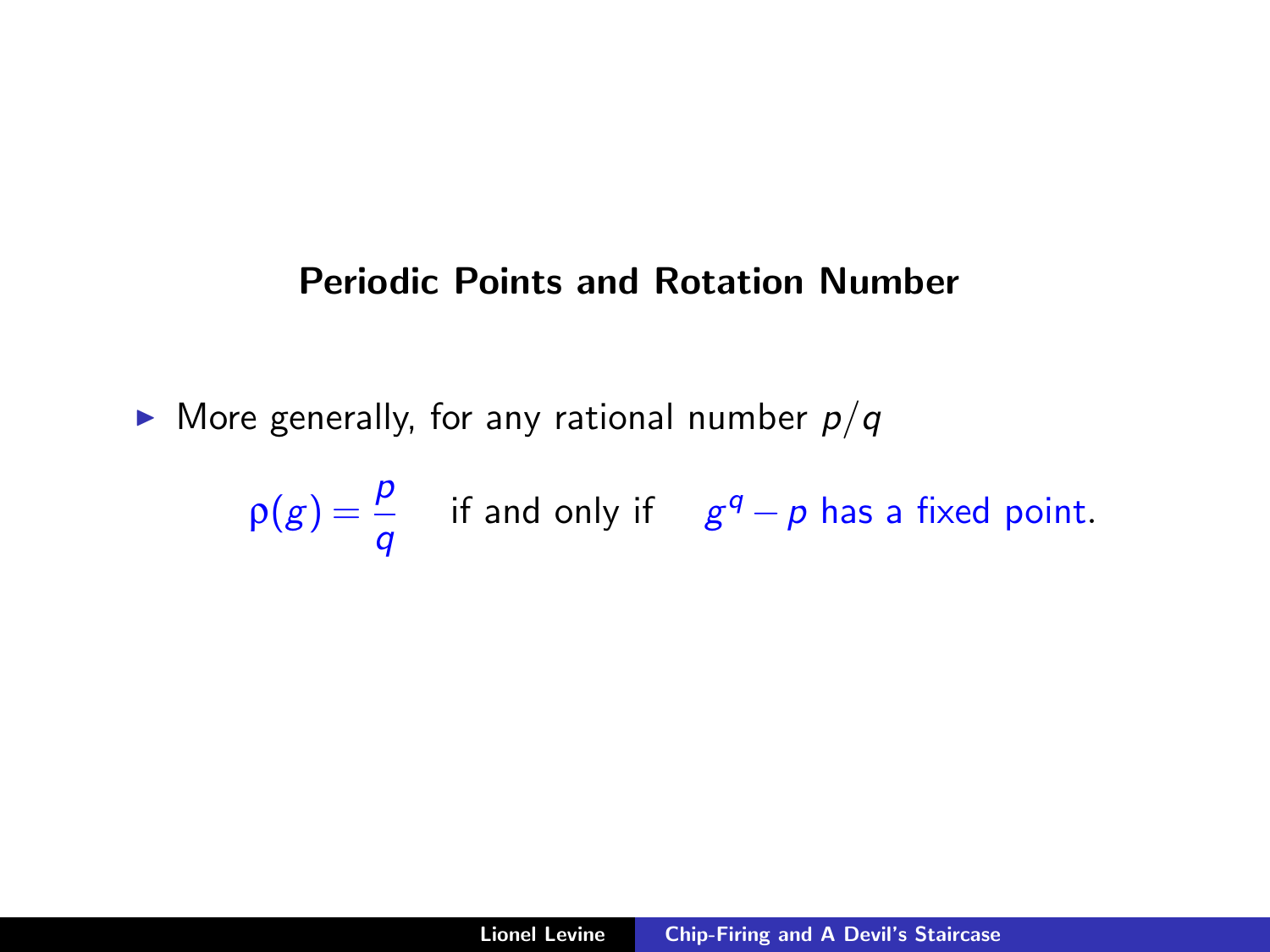#### Chip-Firing Activity and Rotation Number

- $\triangleright$  We've described how to construct a circle map g from a chip configuration  $\sigma$ .
- **Lemma**:  $a(\sigma) = \rho(g)$ .
- **Proof**: By construction,  $\alpha_t/n = g^t(0)$ , so

$$
a(\sigma) = \lim_{t \to \infty} \frac{\alpha_t}{nt} = \lim_{t \to \infty} \frac{g^t(0)}{t} = \rho(g).
$$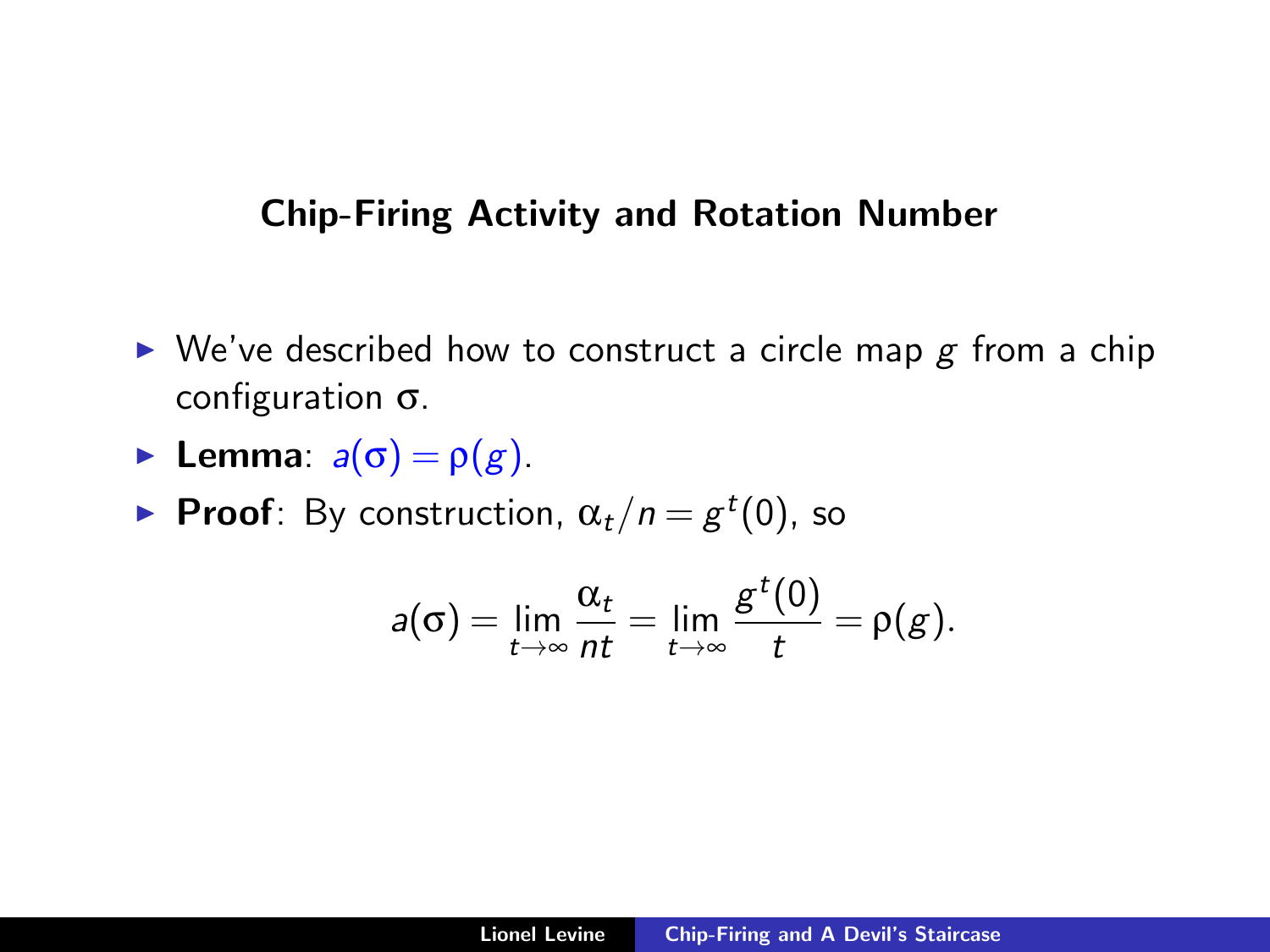## Devil's Staircase Revisited

- ► Sequence of stable chip configurations  $(σ<sub>n</sub>)<sub>n>2</sub>$  with  $σ<sub>n</sub>$ defined on  $K_n$ .
- $\triangleright$  Recall: we assume there is a continuous function  $F : [0,1] \rightarrow [0,1]$ , such that for all  $0 \le x \le 1$

$$
\frac{1}{n}\#\{v\in[n] \,|\, \sigma_n(v)< nx\}\to F(x)
$$

as  $n \to \infty$ 

Extend F to all of  $\mathbb R$  by

$$
F(x+m) = F(x) + m, \qquad m \in \mathbb{Z}, x \in [0,1].
$$

(Since  $F(0) = 0$  and  $F(1) = 1$ , this extension is continuous.)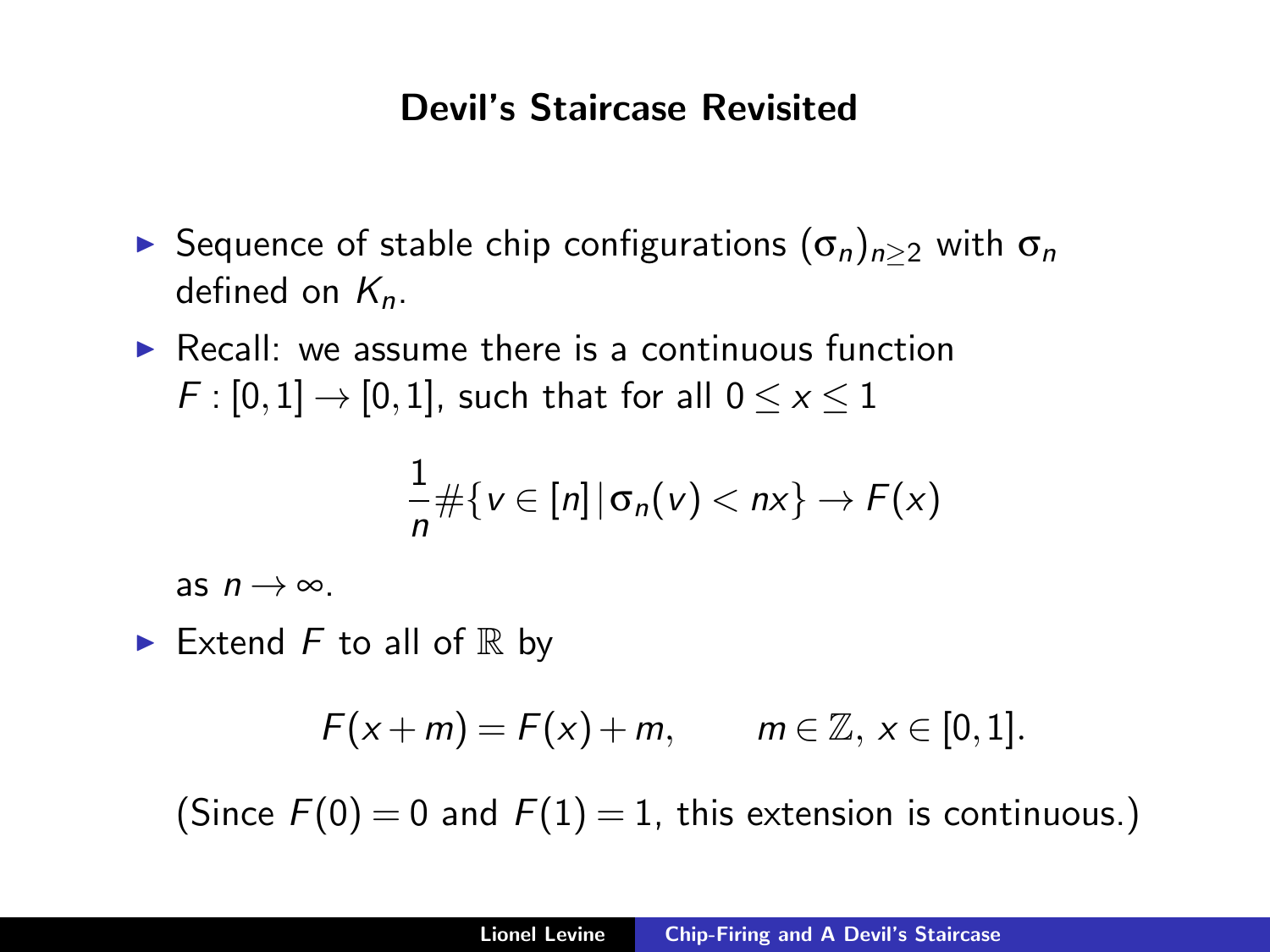#### Devil's Staircase Revisited

**► Theorem**: For each  $y \in [0,1]$ 

 $s_n(y) \to s(y) := \rho(R_v \circ G)$  as  $n \to \infty$ ,

where  $G(x) = -F(-x)$ , and  $R_v(x) = x + y$ . Moreover,

- $\triangleright$  s is continuous and nondecreasing.
- ► If  $y \in [0,1]$  is irrational, then  $s^{-1}(y)$  is a point.
- $\blacktriangleright$  If

$$
(\bar{R_y}\circ \bar{G})^q\neq Id:S^1\to S^1
$$

for all  $y\in S^1$  and all  $q\in \mathbb{N},$  then the fiber  $s^{-1}(p/q)$  is an interval of positive length for each rational number  $p/q \in [0,1]$ .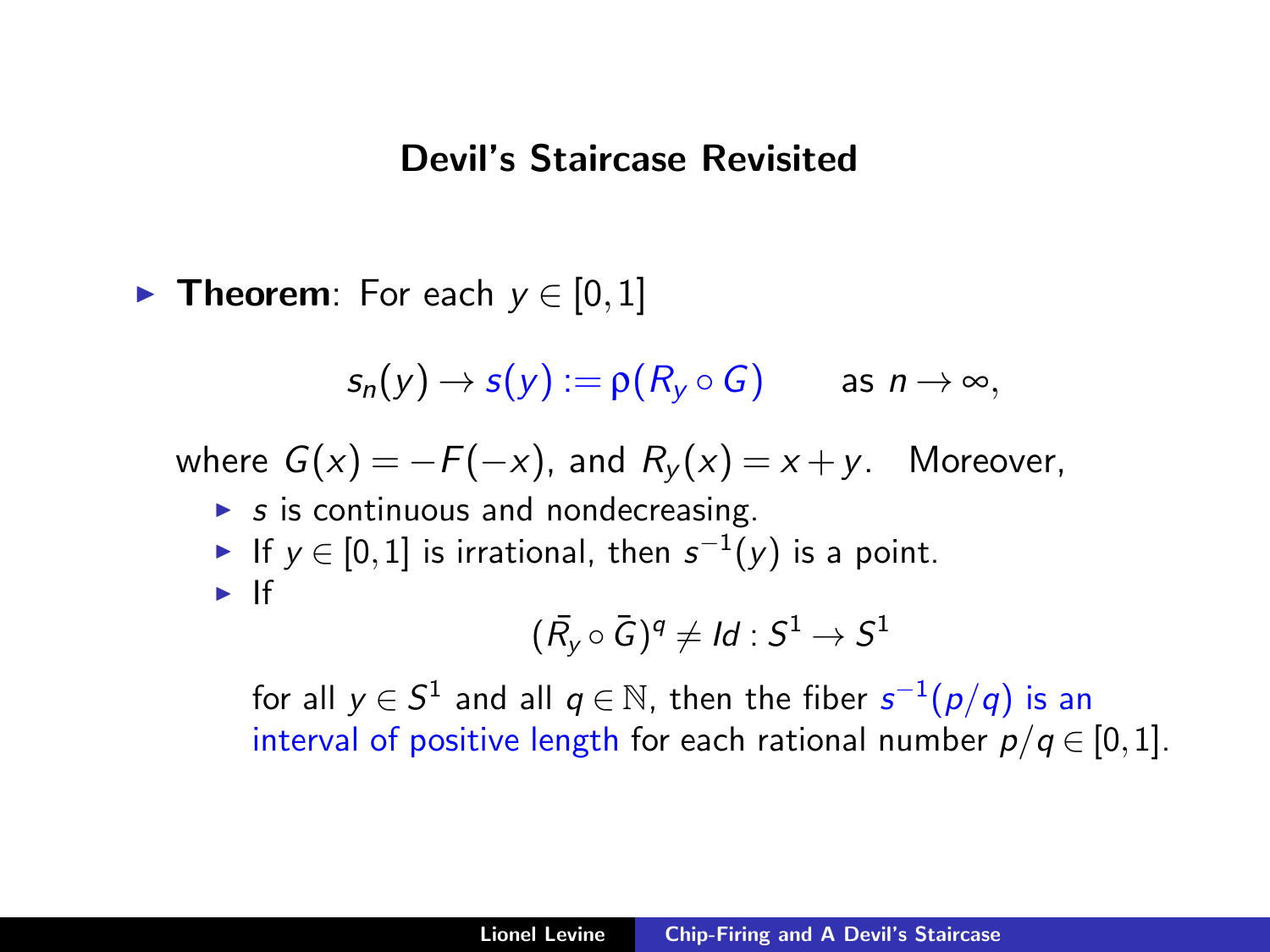## Different choices of  $F$  give different staircases  $s(y)$ :

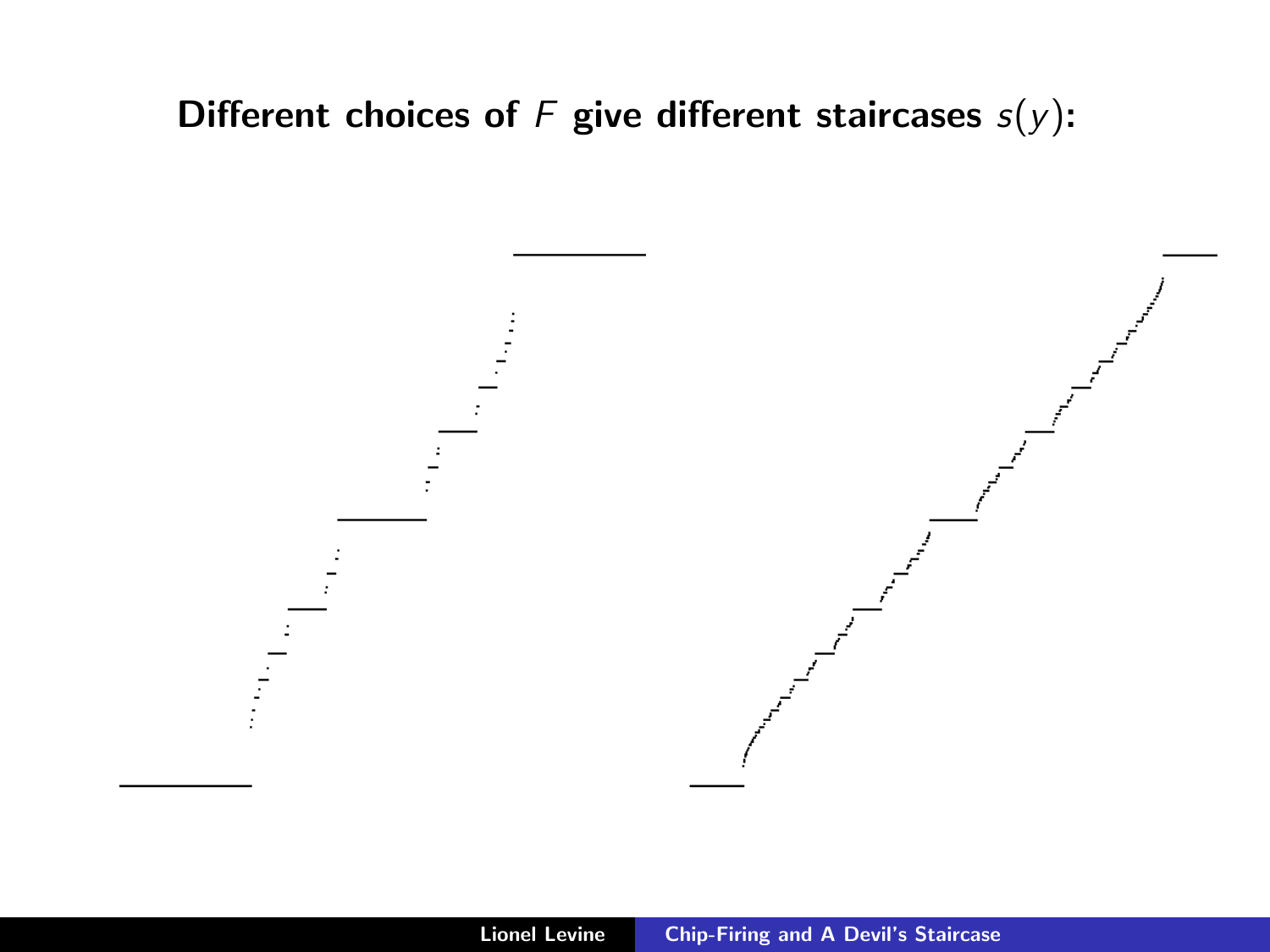#### Properties of the Rotation Number

- **► Continuity**. If sup  $|f_n f| \to 0$ , then  $\rho(f_n) \to \rho(f)$ .  $\Rightarrow$   $s_n \rightarrow s$ , and s is continuous.
- **Monotonicity**. If  $f \leq g$ , then  $\rho(f) \leq \rho(g)$ .  $\Rightarrow$  s is nondecreasing.
- **Instability of an irrational rotation number**. If  $\rho(f) \notin \mathbb{Q}$ , and  $f_1 < f < f_2$ , then  $\rho(f_1) < \rho(f) < \rho(f_2)$ .  $\Rightarrow$  If  $y \notin \mathbb{Q}$ , then  $s^{-1}(y)$  is a point.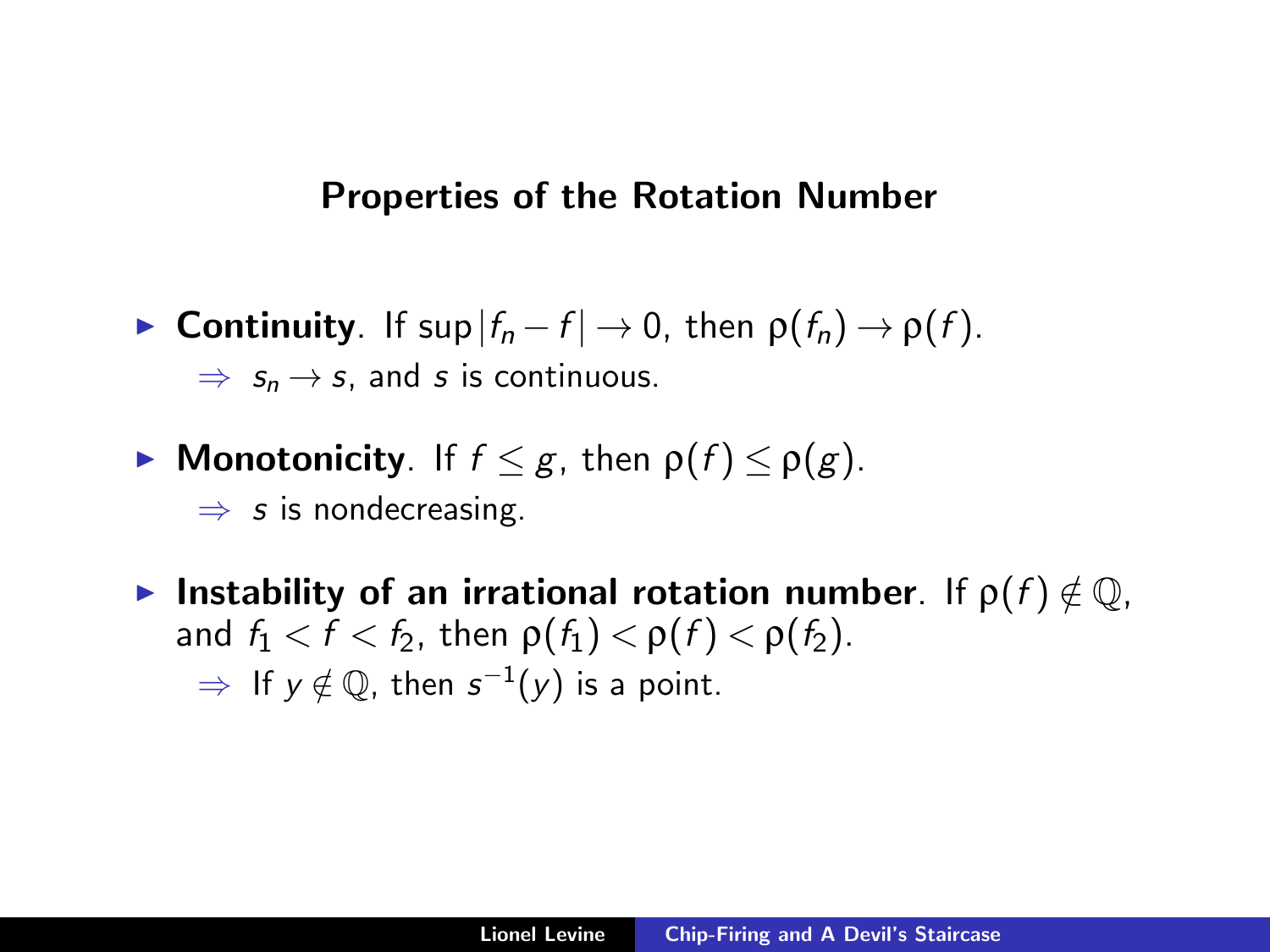#### Stability of a rational rotation number

• If 
$$
p(f) = p/q \in \mathbb{Q}
$$
, and

$$
\bar{f}^q \neq Id: S^1 \to S^1
$$

then for sufficiently small  $\varepsilon > 0$ , either

$$
\rho(g) = p/q
$$
 whenever  $f \le g \le f + \varepsilon$ ,

or

$$
\rho(g) = p/q
$$
 whenever  $f - \varepsilon \le g \le f$ .

 $\Rightarrow$  The fiber  $s^{-1}(p/q)$  is an interval of positive length.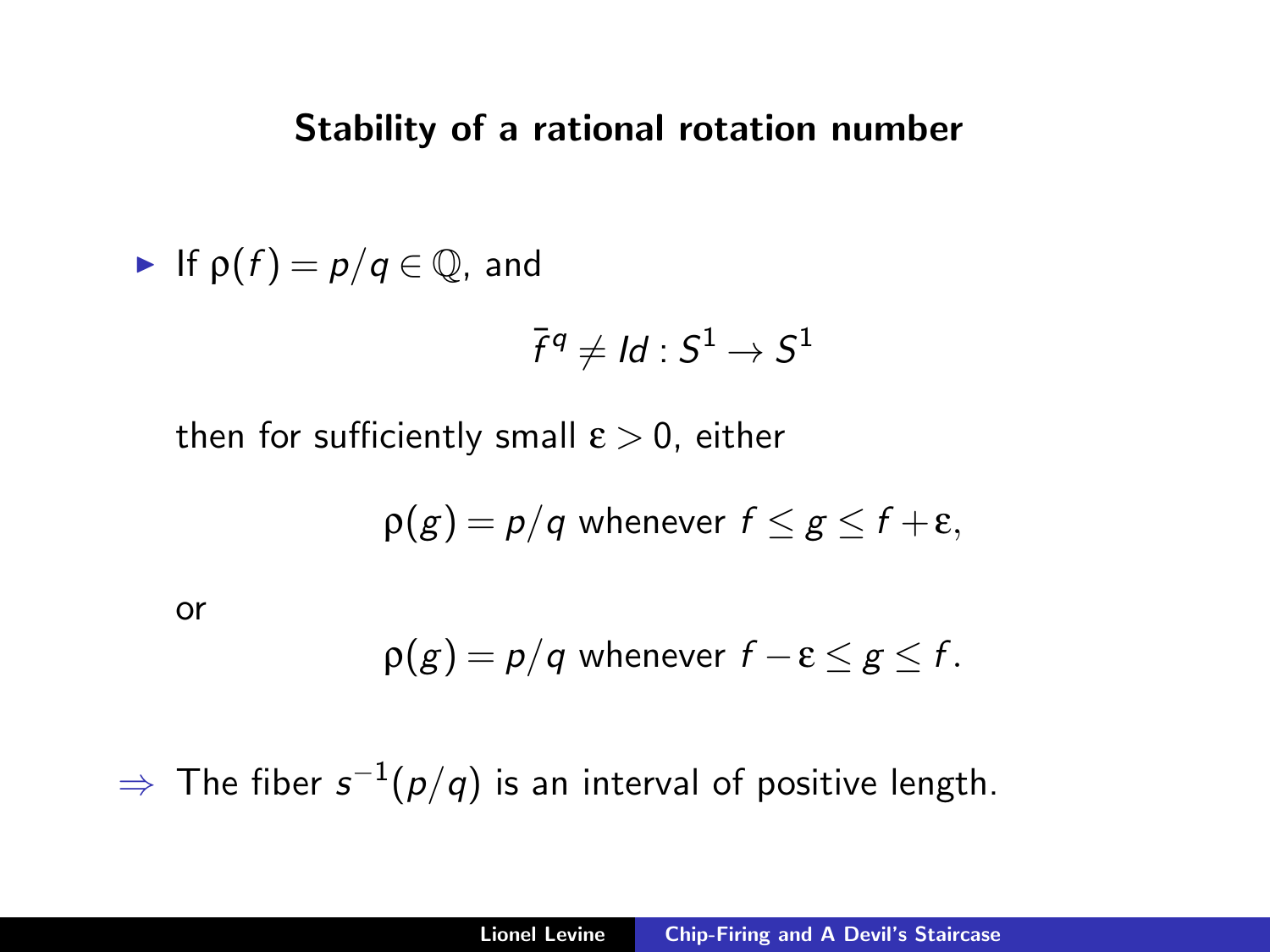#### Short Period Attractors

- **Lemma**: If  $a(\sigma) = p/q$  in lowest terms, then  $\sigma$  has eventual period q (i.e.  $\sigma_{t+\alpha} = \sigma_t$  for all sufficiently large t).
- From the main theorem, it follows that for each  $q \in \mathbb{N}$ , at least a constant fraction  $c_q$ n of the n states  $\sigma_n, \sigma_n + 1, \ldots, \sigma_n + n - 1$  have eventual period q.
- $\triangleright$  Curiously, there is also an exclusively period-two window: if the total number of chips is strictly between  $n^2 - n$  and  $n^2$ , then  $σ$  must have eventual period 2.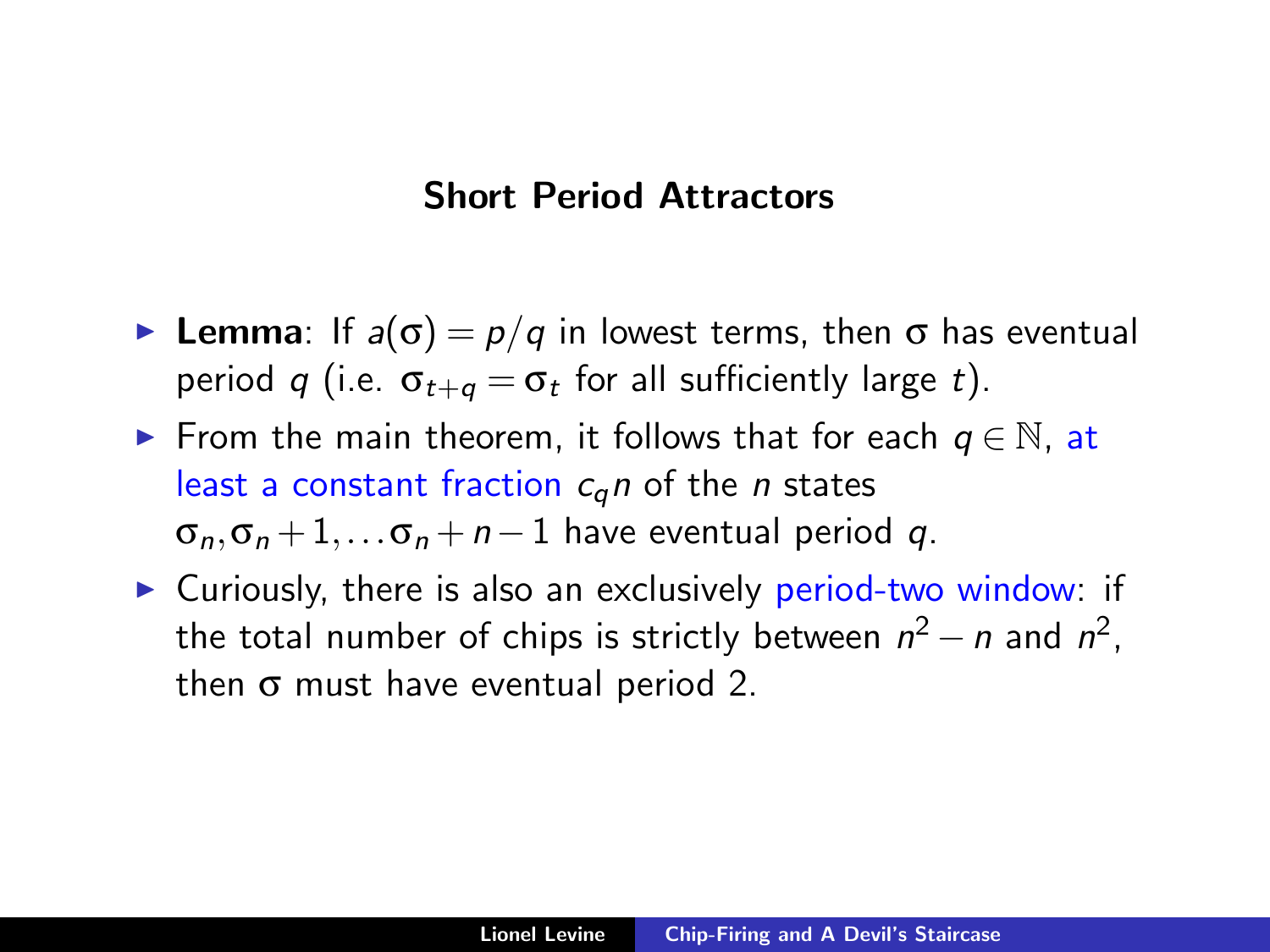## What About Other Graphs?

- **Parallel chip-firing on the torus**  $\mathbb{Z}/n \times \mathbb{Z}/n$ **: F. Bagnoli, F.** Cecconi, A. Flammini, A. Vespignani (Europhys. Lett. 2003).
	- Started with  $m = \lambda n^2$  chips, each at a uniform random vertex.
	- **F** Ran simulations to find the expected activity as a function of  $\lambda$ .
	- $\blacktriangleright$  They found a devil's staircase!
- If Is there a circle map hiding here somewhere??